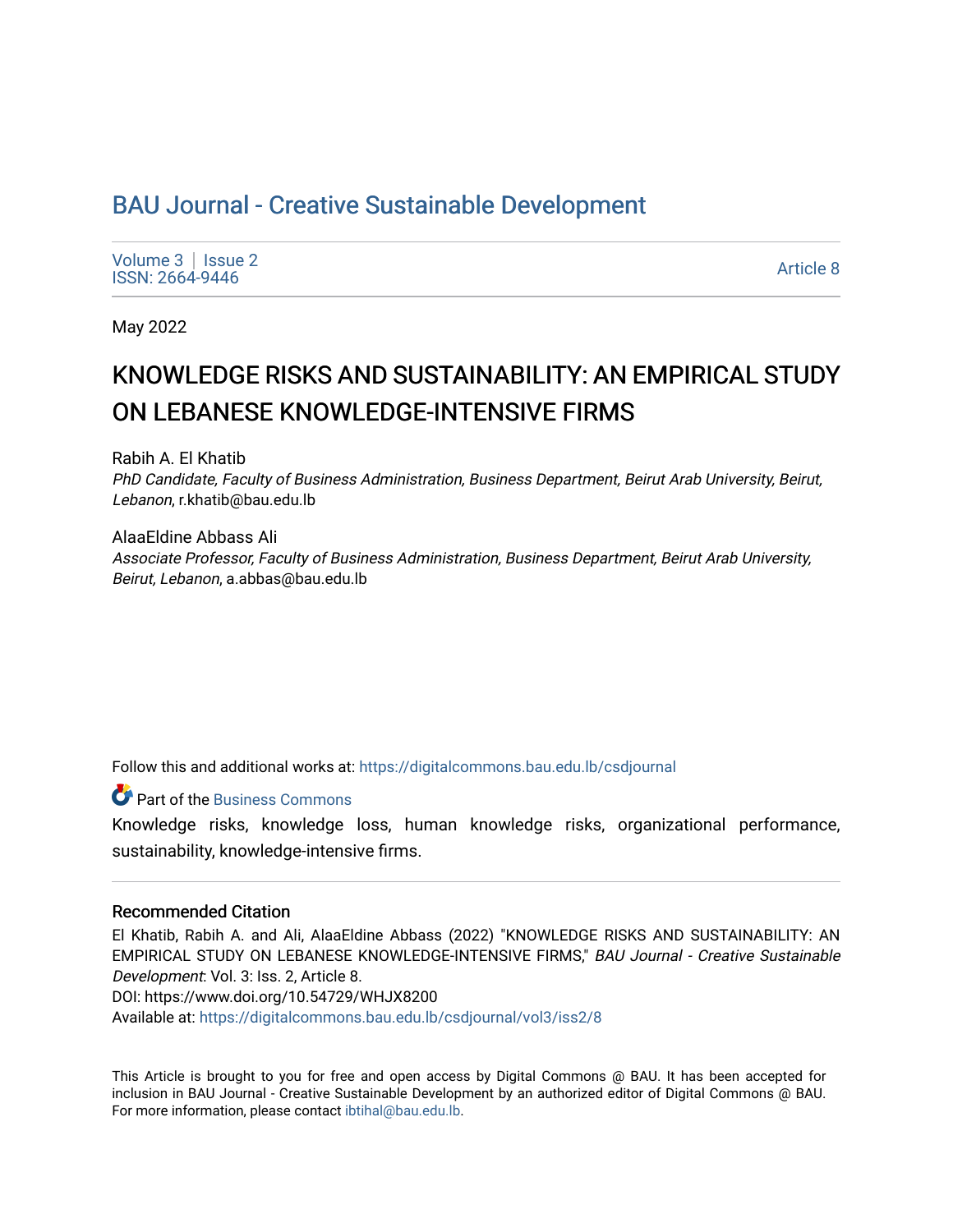## KNOWLEDGE RISKS AND SUSTAINABILITY: AN EMPIRICAL STUDY ON LEBANESE KNOWLEDGE-INTENSIVE FIRMS

## **Abstract**

Today's business environment is characterized by a growing number of knowledge risks. There has been a paucity of empirical research on the impact of knowledge risks on business sustainability. This paper looks at the direct and indirect consequences of knowledge risks on a firm's sustainability. A questionnaire was administered with a sample of 427 respondents from Lebanese knowledge-intensive firms. Structural equation modeling (SEM) was used to test the research framework. The findings indicate that knowledge risks and knowledge loss have a direct and significant detrimental impact on business sustainability. The performance of organizations has a direct and significant positive impact on sustainability. The mediating effect of organizational performance in the relationship between knowledge risks and sustainability of the business was demonstrated. However, the link between human knowledge risks and both organizational performance and sustainability was not significant. Outcomes of the study will persuade knowledgeintensive firms' managers to deploy knowledge management approaches and reduce potential knowledge risks.

## Keywords

Knowledge risks, knowledge loss, human knowledge risks, organizational performance, sustainability, knowledge-intensive firms.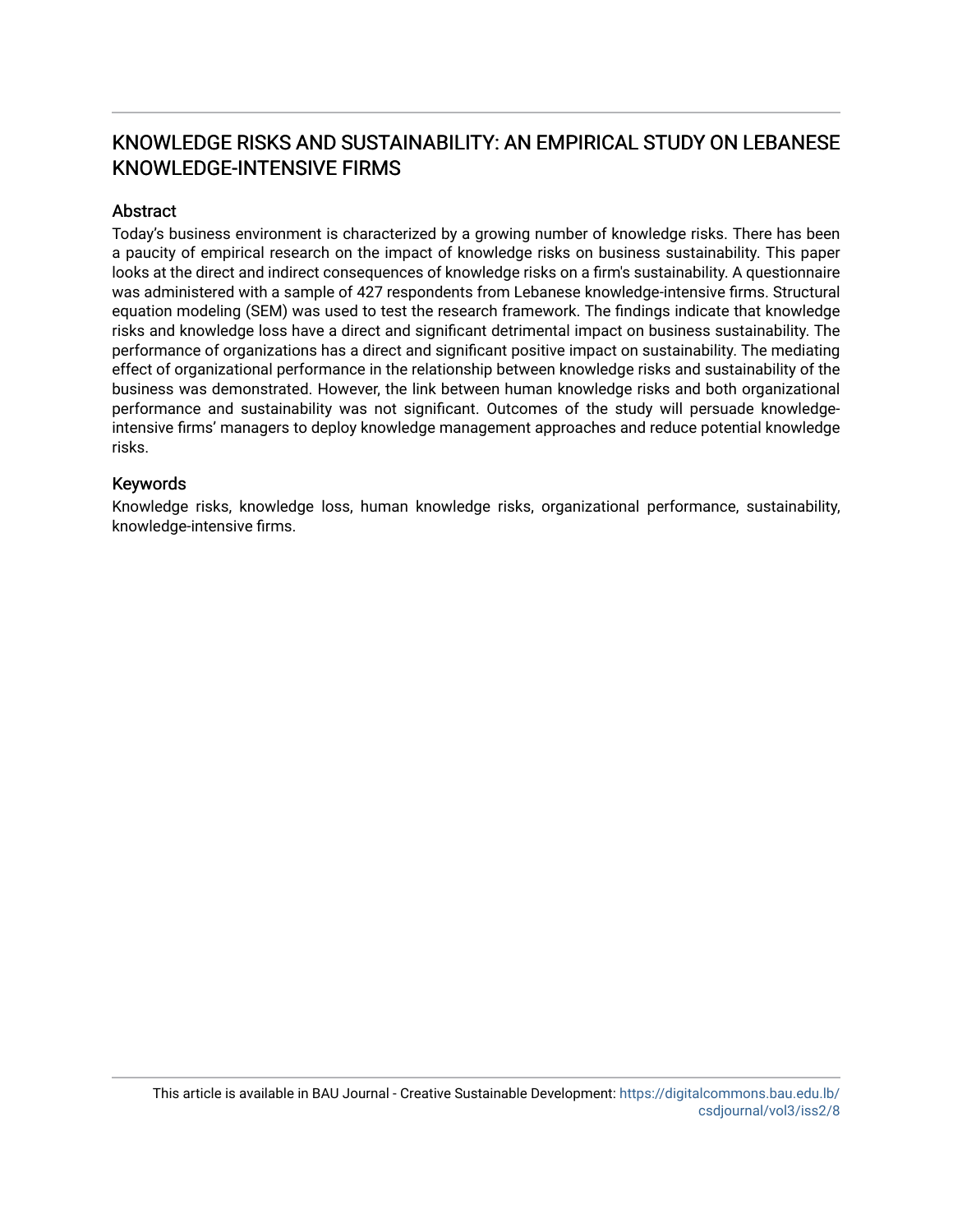#### **1. INTRODUCTION**

Because of the rising global competitiveness and economic turmoil, sustainability is critical for any organization today (Brătianu, 2020). Knowledge and sustainability are outstanding concepts for organizations seeking a competitive advantage (Segarra-Oña, Peiró-Signes, & Mondéjar-Jiménez, 2016). However, today's business environment is characterized by a growing number of knowledge risks (Durst, Zieba, & Aisenberg Ferenhof, 2018), which can have a deteriorating impact on organizational sustainability (Brătianu, Neștian, Tiță, Vodă, & Guță, 2020; Durst & Zieba, 2020). Furthermore, organizations are confronted with an unpredictable economic climate as well as unanticipated catastrophic events, putting their survival at risk (Manab & Aziz, 2019). According to Urban and Naidoo (2012), a lack of knowledge is usually related with business failure. As a result, organizations have realized that acquiring knowledge and efficiently using it is the only way to maintain a sustainable competitive advantage (Mahdi, Nassar, & Almsafir, 2019). However, lack of knowledge, its loss, incorrect use, or other implications of varied knowledge's application may expose businesses to a wide range of hazards (El Khatib, Ali, & Mostapha, 2021).

According to Durst and Zieba (2020), organizations must be aware of knowledge threats and the implications of those risks on business sustainability. Knowledge management (KM) methods fail between 50 and 70 percent of the time, necessitating an assessment of knowledge hazards (Handa, Pagani, & Bedford, 2019). Durst (2019) indicated that "without an understanding of knowledge risks and their possible consequences for both public and private organizations, the specified knowledge strategies and KM approaches cannot be effective". Therefore, organizations must assess knowledge risks and their likely implications, as well as implement appropriate mitigation strategies. They must reconsider their knowledge management approaches and integrate such knowledge risks in order to successfully implement it to improve organizational performance (Durst, 2019; Brătianu, 2018).

Previous studies provide a fragmented understanding of the knowledge risk's domain, and the majority of the existing studies are conceptual in nature (El Khatib *et al.*, 2021). Numerous research have examined the relationship between knowledge management and organizational sustainability (Demir, Budur, Omer, & Heshmati, 2021; Gloet, 2006; Robinson, Anumba, Carrillo, & Al-Ghassani, 2006). However, only a few researchers have looked into the link between knowledge risks and business sustainability (Brătianu *et al.*, 2020; Durst & Zieba, 2020). Brătianu et al. (2020) conducted an empirical study of the indirect influence of knowledge risks (particularly knowledge loss) on organizational sustainability. The authors recommended that that future research look into additional types of knowledge risks, such as knowledge hoarding and hiding. Durst and Zieba's (2020) conceptual paper focused on the potential impact of diverse knowledge risks on business sustainability. Moreover, Durst (2019) stated that empirical research is required to investigate the effects of knowledge risks on organizational performance. As a result, additional empirical study on knowledge risks and their relationship to organizational performance and business sustainability is required.

Knowledge risks can be classified in three categories: human, technological and operational (Durst & Zieba, 2018). The study of the human category and knowledge loss is particularly important (Mueller & Mueller, 2019; Sumbal *et al.*, 2020). First, a considerable percentage of organizational information is personalised, residing in people' minds and being critical for job creativity. Second, staff are in charge of the operation and deployment, as well as the utilization and safeguarding of technologies and associated information. According to Harper (2020), a corporation with 1,000 employees should expect to lose \$2.4 million in annual productivity owing to daily inefficiencies caused by knowledge loss.

Knowledge-intensive firms (KIFs) are of growing importance worldwide (Millar, Lockett, & Mahon, 2016) and are important players in modern economies (Altukruni, Maynard, Alshaikh, & Ahmad, 2019). According to Obeidat, Al-Suradi, Masa'deh, and Tarhini (2016), knowledgeintensive firms' performance is basically hinged on effective management of organizational knowledge. Examples of KIFs include architecture and engineering consultancy firms, pharmaceutical sector, healthcare sector, banking sector, management consulting firms, information communication and technology (ICT), legal, research and development (R&D) services, computer services, and scientific research (Joe, Yoong, & Patel, 2013). Numerous Middle Eastern knowledge-intensive firms confront difficulties in encouraging their staffs to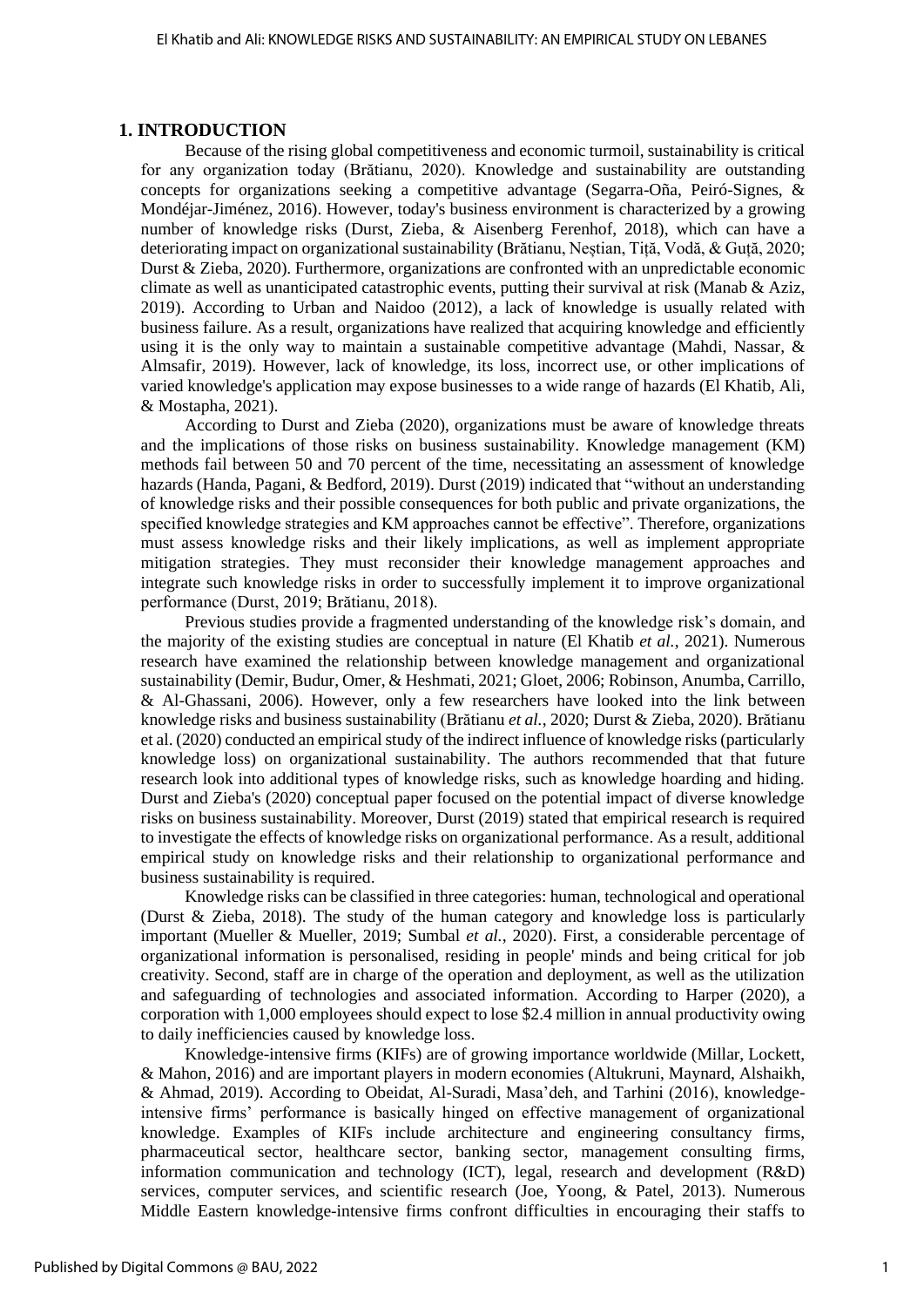employ their distinctive competence via knowledge management procedures (Raudeliūnienė  $\&$ Kordab, 2019). A company with 1,000 staffs should anticipate to lose \$2.4 million in annual productivity due to daily inefficiencies triggered by knowledge loss (Harper, 2020). According to Arab (2017), Lebanon is still suffering from considerable brain drain and entrepreneurs are having difficulties finding skilled and experienced workers. Currently, Lebanon faces its worst crisis since 1920 (Saidi, 2020), with 220,000 careers lost between the end of 2019 and early 2020 (Abdo, Abed, Aouad, & Ayoub, 2020). This crisis have speeded up the "brain drain", in addition knowledgeable professionals pursue employment abroad (Lewis, 2020). These problems are particularly serious in the healthcare sector (Wehbi, 2020), where hundreds of doctors and nurses, with decades of experience in their fields, seek work abroad and who cannot be easily replaced (Lewis, 2020). Around 400 doctors, whose expertise was built over many years, left the country. Also, forty percent of nurses across hospitals have been terminated from their works (Astih, 2020), and around two hundred nurses with many years of practical experience are leaving the country (Lewis, 2020). As a result, the focus of this paper is on investigating knowledge risks in this specific type of organizations, and specifically architectural/engineering firms, as well as healthcare and pharmaceutical sectors.

Knowledge risks is a new area of research within the knowledge management (Durst, 2019), and seems to be a promising area for empirical research (Mueller & Mueller, 2019). It is still at its infancy stage and the existing literature consists mainly of conceptual and theoretical papers (Temel & Durst 2021; Durst & Zieba, 2019). According to Heisig et al. (2016), one of the key gaps in knowledge management research is the gap between knowledge management and firm performance. Although several studies (e.g., Cardoni et al., 2020) have examined the relation between knowledge management and sustainability, only one study (Brătianu et al., 2020) have empirically studied the indirect effect of knowledge risks (specifically knowledge loss) on sustainability through organizational performance. Brătianu et al. (2020) recommended that future research examine other types of knowledge risks such as knowledge hoarding and hiding. On a different aspect, Durst and Zieba (2020) explored two systematic literature reviews executed recently by Durst (2019) devoted to knowledge risks and by Martins et al. (2019) concerning knowledge management in the sustainability framework. The authors found that, to date, there is no published paper that relate knowledge risks with organizational sustainability. Durst & Zieba (2020) wrote a conceptual paper about the potential impact of various knowledge risks on business sustainability. Extant research on knowledge risks are concentrated on developed and western countries. In their study, Skok and Tahir (2010) argued that knowledge management concepts differs based on distinct cultures and what is applicable to western firms, might need to be culturally adapted to fit non-western firms. In addition, there is a necessity to better understand and apply knowledge management in Arab countries (Obeidat *et al.*, 2016). Little research has been conducted on knowledge management within the Lebanese context (e.g., El Chaarani and Abiad, 2020; Epaminonda et al., 2020; Ben Hassen, 2018; Karkoulian et al., 2008). It is contended that their conclusions are limited in terms of understanding the influence of knowledge risks on organizational performance and sustainability. Accordingly, this paper responds to the call for more research in the subject of knowledge risks and fills a gap in the literature by empirically examining the impact of knowledge risks on organizational performance and sustainability.

The paper is structured as follows. The theoretical background is presented in the following section. The subsequent section discusses the proposed conceptual model and hypotheses based on the literature review. Sampling and data collection methods, measurements, validity and reliability are then examined. Key findings and their implications are presented in the subsequent sections. Finally, study's limitations and the potential for future research are explored.

#### **2. THEORETICAL BACKGROUND**

#### **2.1 Knowledge-Based View Theory**

The knowledge-based view (KBV) is a theory that recognizes knowledge as a crucial resource for sustainable competitive advantage. KBV, an extension of the resource-based perspective, is extensively used in knowledge-intensive literature to indicate that knowledge is seen as the most valuable strategic asset of an organization (Altukuni *et al.*, 2019). The concept of knowledge as a resource establishes a theoretical relationship between the resource-based view and the firm's knowledge-based perspective (Rjavalgi & Grossman,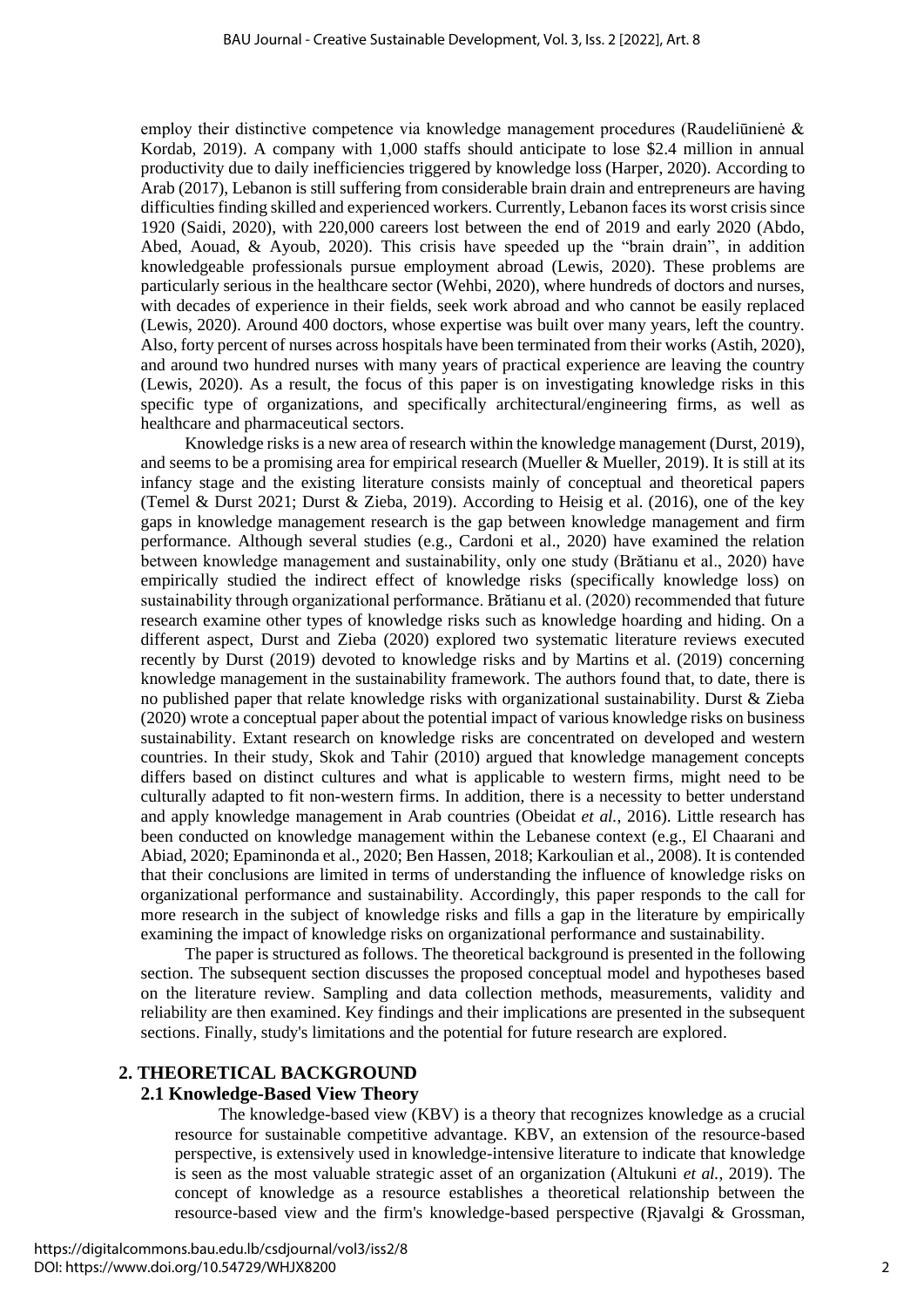2014). According to Grant (1996), knowledge is possibly the most strategically essential part of an organization's competitive position, improving overall performance and increasing a firm's ability to innovate (Hörisch, Johnson, & Schaltegger, 2015). Knowledge and organizational learning are the most important aspects for assisting the creation of innovations, particularly sustainable ones (Durst & Zieba, 2020). The knowledge-based view identifies knowledge as the ultimate vital resource where alternate resource hinge on. The knowledge-based view also concentrates on how this vital resource is used and organized to generate value for companies, i.e. how knowledge is handled (Nguyen, 2016).

## **2.2 Knowledge Risk**

Few definitions of knowledge risk are presented in the literature. Bayer and Maier (2006) defined knowledge risk as "an operational risk caused by reliance on, loss of, unsuccessful deliberate or accidental knowledge transfer resources, resulting in nonexclusivity or scarcity of these resources". Perrot (2007) defined knowledge risk as "a likelihood of any loss from an event connected with the identification, storage or protection of knowledge that may decrease the operational or strategic benefit of any party involved in the network". According to Brătianu (2018), knowledge risk refers to any knowledge action performed under uncertainty. He suggests recognizing the likelihood of those events that head to unfavourable outcomes in knowledge management. The authors of this paper have elected to adhere to the definition of Zieba and Durst (2018) of knowledge risk as "a measure of the probability and severity of adverse effects of any activities engaging or related somehow to knowledge that can affect the functioning of an organization on any level". This definition is more comprehensive than the one provided by other scholars which are limited to certain types of risks (e.g., knowledge leakage) or certain conditions (e.g., organizational networks).

#### **2.3 Knowledge Loss**

In this study, knowledge loss is conceptualized as "the lack of some professional skills or other knowledge resources as a result of a change in the firm's size or internal human resource" (Yu, 2005). Knowledge loss is "an intentional or unintentional evaporation of knowledge during an accumulation and learning process of the personal and the corporate" (Perrott, 2007). According to Bayer and Maier (2007), knowledge loss can occur "as a result of fluctuation of employees, non-documentation, or deletion of documented knowledge". Knowledge loss occurs "as a result of employee exit, lost codified knowledge or knowledge decay" (Massignham, 2008). Jennex and DurciKova (2013) defined knowledge loss risk as "the expected impact to the organization resulting from the loss of a particular expert or knowledge worker". According to Durst et al. (2018), knowledge loss is "any kind of knowledge deficit that appears either as a direct consequence of not possessing knowledge anymore (e.g. due to a computer system failure) or an indirect one (e.g. an employee leaving a company or being 'stolen' by a competitor)". Knowledge loss is mainly associated with employee departures from organizations for a variety of factors including layoffs, job rotation, retirements, turnover... (Sumbal *et al.*, 2020). Organizations also lose knowledge in case of failures to capture critical knowledge and forgetting the knowledge (Singh & Gupta, 2020). Because it has a direct impact on the dynamics of organizational knowledge, knowledge loss is the most serious knowledge risk (Brătianu, 2018). According to the previous arguments, knowledge loss risk is one of the factors that may impact organizational performance and sustainability of the firms.

#### **2.4 Human Knowledge Risks**

In this study, human knowledge risks are "connected with an individual´s personal, social, cultural and psychological factors and thus human resources management" (Durst & Zieba, 2018). Human risks are problems caused by staff (Sadgrove, 2006). Human knowledge risks comprise insufficient or missing competencies, knowledge hoarding, and knowledge hiding (Durst & Zieba, 2018). According to Temel & Durst (2021), missing/inadequate competences of organizational members denotes "a lack of training, experience, skills, and capacities an organization would need to address present and future challenges". It could also be the outcome of weak succession planning, which increases the risk of knowledge attrition or, in the worst-case scenario, knowledge loss.

Connelly, Zweig, Webster, & Trougakos (2012) defined knowledge hoarding as "the act of accumulating knowledge that may or may not be shared at a later date". Durst and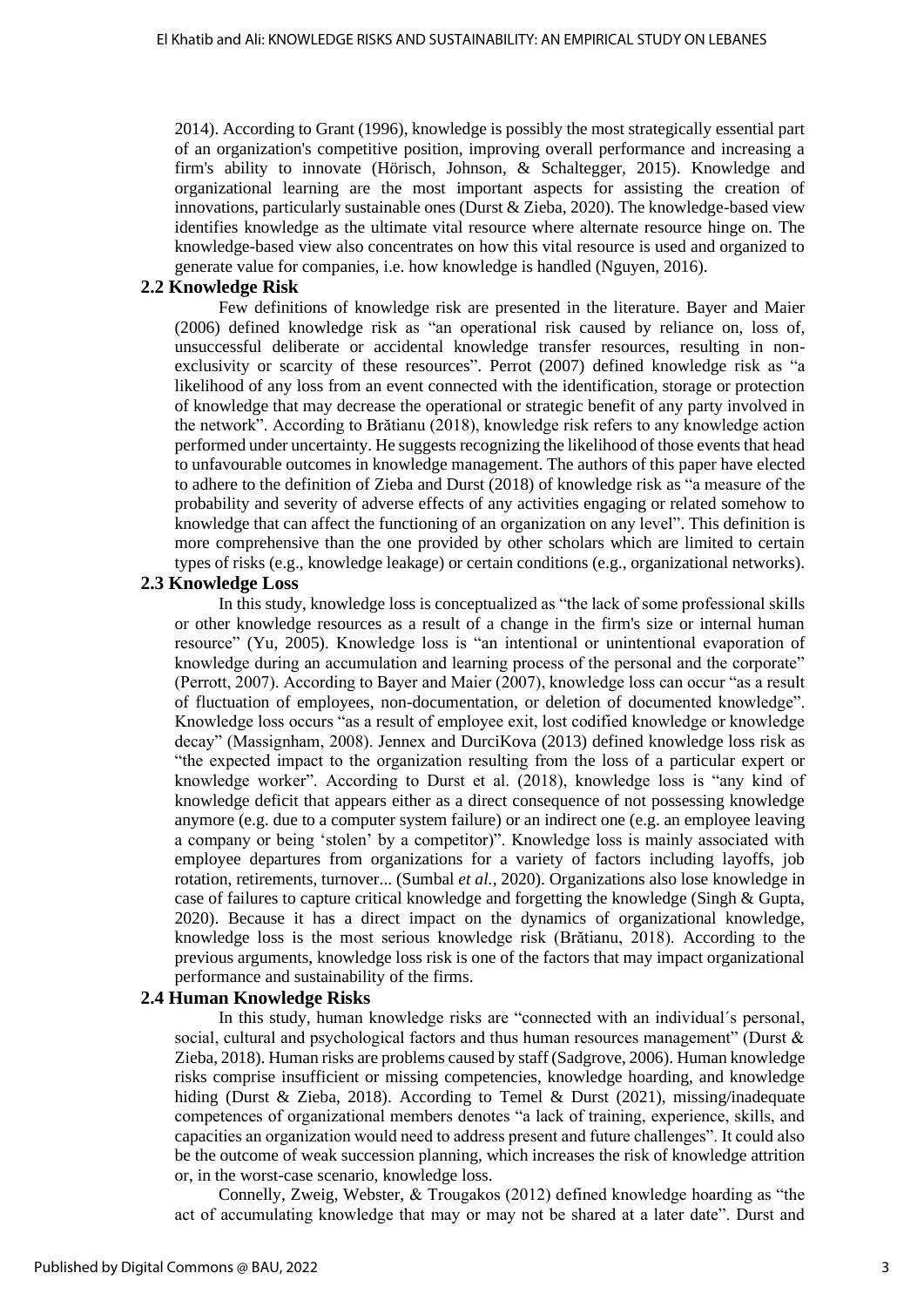Zieba (2018) added that no one else has requested this knowledge. Connelly et al. (2012) demonstrated that knowledge hiding is a distinct construct than knowledge hoarding and knowledge sharing. In their study, they formulated the knowledge hiding concept and established its measure rendering it as distinct theme in knowledge management field. Knowledge hiding is the endeavor to hold back or hide requested knowledge intentionally. Durst and Zieba (2017) stated that knowledge hiding is "a deliberate approach in the sense that an employee, for some reason, does not want to reveal the possessed knowledge and hides it on purpose". Clear request of knowledge by another organizational colleague and intentional attempt are the prerequisites of knowledge hiding (Xiao & Cooke, 2019).

Knowledge hiding is not basically a modest denial of transmitting information (Connelly *et al.*, 2012). It is a multidimensional concept, constituted of three components: playing dumb, evasive hiding, and rationalized hiding. Playing dumb depicts circumstances through which the concealer imagines unawareness of the applicable information so as to abstain from giving the seeker data. It is the deed of ignoring the knowledge base or information (e.g., a person declares to be new to a theme, and don't acquire the data mentioned). Evasive hiding includes occasions whereby the concealer provides inaccurate data and deceptive guarantee of a complete response later on. The concealer provide fewer details compared with what is really fundamental for the second individual, despite the fact that the individual does not intent to really give this (Connelly *et al.*, 2012). It has the greatest pessimistic result for each of the concealer and the requestor (Anand & Hassan, 2019). Rationalized hiding includes explanations and rationales given to justify lack of information. Rationalized hiding does not of necessity engage fraud. In that event, concealer is defending his fault for not delivering the needed information through accusing others or his inability to exchange such information (Connelly *et al.*, 2012). Human knowledge risks are examined as a variable that will effect organizational performance and sustainability.

#### **2.5 Organizational Performance**

In this study, organizational performance is conceptualized as "the outcome of several business factors, including work processes, team/group communication and interaction, corporate culture and image, policies, leadership, and a climate that promotes innovation, creativity, and loyalty" (Cho, 2011). Indeed, measuring performance offers firms the necessary response with respect to the effectiveness and efficiency of their actions and endeavours in order to consider more attentive preferences (Durst, Hinteregger, & Zieba, 2019). Performance evaluation methods in the knowledge management literature can be divided into three broad groups: financial and non-financial performance and the balanced scorecard (BSC) approach. Both scholars and practitioners are considering balanced scorecard as a performance measurement tool to enhance organizational sustainability (Rafiq, Zhang, Yang, Naz, & Maqbool, 2020; Hansen & Schaltegger, 2016). Balanced scorecard was introduced by Kaplan and Norton in the 1990s as a new one performance management system that balance financial and non-financial (Kalender & Vayvay, 2016), short and long-term measures, in addition to quantitative and qualitative success measures (Hansen & Schaltegger, 2016).Because of its comprehensiveness and incorporation of multiple performance dimensions, we chose the BSC model to measure organizational performance.

## **2.6 Sustainability**

Business sustainability has emerged as a substitute to traditional, short-term, profitdriven approaches to corporate management by holistically balancing social, environmental, and economic aspects (Lozano, Carpenter, Huisingh, 2015). Business sustainability is "the ability of firms to respond to their short-term financial needs without compromising their (or others') ability to meet their future needs" (Bansal & Sesjardine, 2014). A commitment to sustainable development necessitates risk and uncertainty management, along with robust knowledge management systems (Gloet, 2006). According to Robinson et al. (2006), knowledge management is inextricably tied to business sustainability. Organizations can benefit from knowledge in addressing the balancing act of the three pillars of sustainability (Durst & Zieba, 2020). In this study, sustainability is conceptualized as "adopting business strategies and activities that meet the needs of the enterprise and its stakeholders today while protecting, sustaining and enhancing the human and natural resources that will be needed in the future" (Brătianu *et al.*, 2020).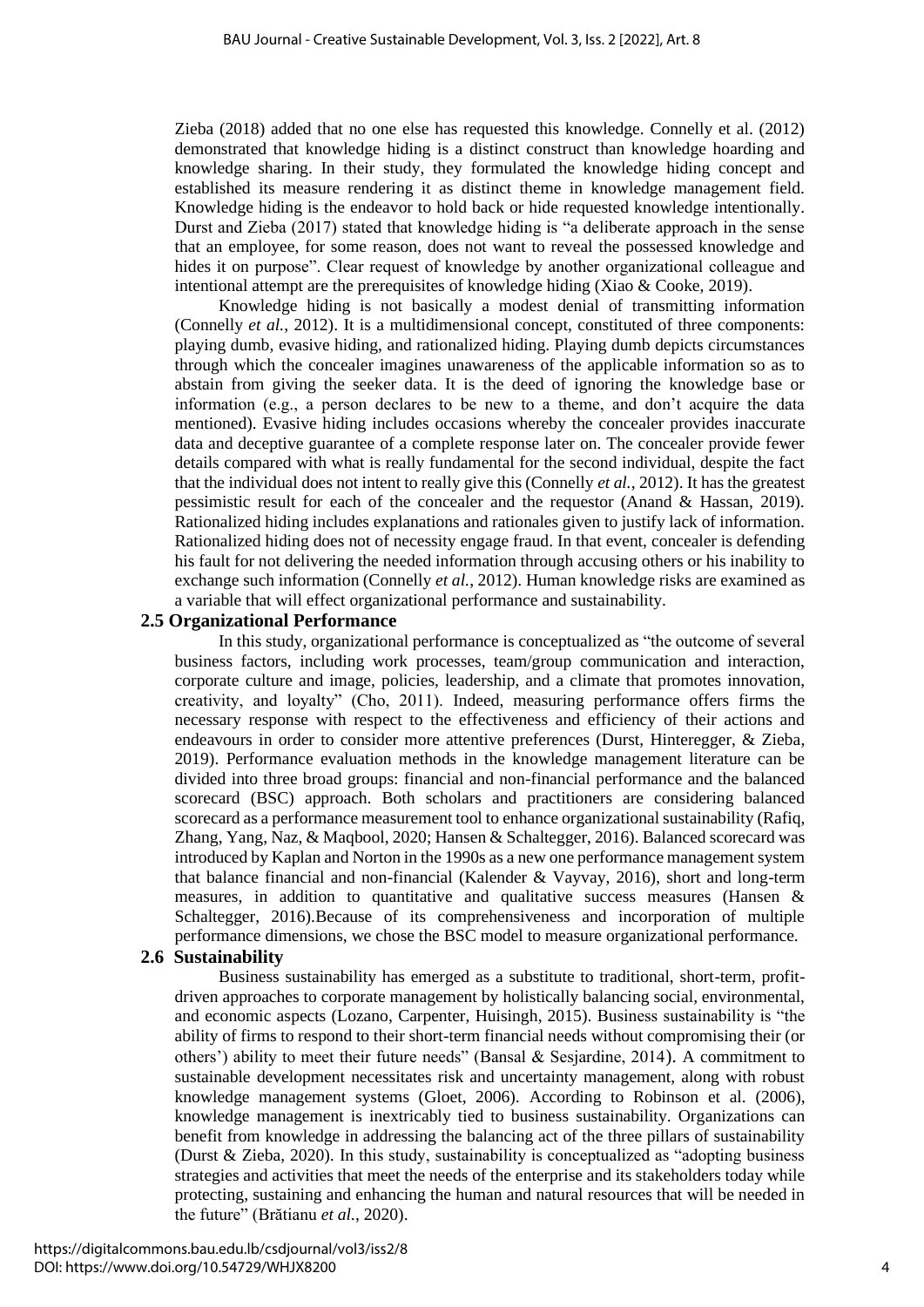#### **3. LITERATURE REVIEW AND HYPOTHESES DEVELOPMENT**

#### **3.1 Knowledge Risks and Organizational Performance**

Knowledge management strategies have a strong and significant impact on organizational performance (Mehralian, Nazaro, & Ghasemzadeh, 2018). In their study, Parise, Cross, and Davenport (2006) argued that the departure of key members from an organization, particularly in KIFs, can have a significant impact on its operation. For instance, scientists at a pharmaceutical firm have critical technical skills in their medical specializations, as well as important contacts with academia that assist the company stay on the cutting edge of research (Parise *et al.*, 2006). Cho (2011) argued that key knowledge is held by employees, and it can simply be lost once an experienced person leaves the firm. Thus, organizations might lose their competitive advantage that rely on the knowledge gained and assimilated via those individuals (Nunes, Annansingh, Eaglestone, & Wakefield, 2006). Gaghman (2019) argued that knowledge loss is a strategic risk that affects firm's overall strategy. According to Dalkir (2013), strategic capabilities are aggregated to organizational competencies and are things that an individual is skilled at. He went on to say that the more valuable a capability is, the less likely it is to be shared among many individuals, making the company more vulnerable if those employees quit.

The loss of knowledge resources is irreversible, resulting in a void that has a negative impact on business activities execution (Bayer & Maier, 2007). According to a recent study by Singh and Gupta (2020), knowledge loss creates a negative impact on the organizational memory and results in declining capability, output and productivity. Employees at all levels in almost every business have a natural tendency to hoard knowledge, particularly critical knowledge (Bilginoğlu, 2019). Knowledge hiding has serious implications for organizations, relationships, and individuals (Connelly, Černe, Dysvik, & Škerlavaj, 2019) and its effects could be destructive (Serenko & Bontis, 2016). It can substantially harm relationships at work, directs to a culture of distrust and unconstructiveness among employees (Anand & Hassan, 2019). It give rise to knowledge gaps and head to poorer organizational and individual performance (Hernaus, Černe, Connelly, Vokic, & Škerlavaj, 2018). Pan, Zhang, Teo, and Lim (2018) highlighted that among the utmost significant reasons causing knowledge management projects' failures is knowledge hiding among coworkers. Hence, the following hypotheses are derived:

*H1: Knowledge risks negatively impact the performance of knowledge-intensive firms.*

*H1a: Knowledge loss negatively impacts the performance of knowledge-intensive firms. H1b: Human knowledge risks negatively impact the performance of knowledge-intensive* 

*firms.*

#### **3.2 Knowledge Risks and Sustainability**

Greenwood, Li, Prakash and Deephouse (2005) stated that loss of experts is particularly detrimental to knowledge-intensive firms, as it lessens the capability to offer tailored services and it breaks contacts with customers and may lead to customer churn, thus affecting the long-term survival of the company. Davis (2018) stated that every time an individual leaves an organization, he takes his institutional knowledge with him, putting the company at risk. In addition, several knowledge-intensive firms will encounter the challenge of losing unrecoverable valuable knowledge due to ageing working force who will retire in the upcoming years (Brătianu, 2018; Joe *et al.*, 2013). The loss of knowledge resources is irreversible, resulting in a void that has a negative impact on business activities execution (Bayer & Maier, 2007). If knowledge is lost or the strength of knowledge starts to deteriorate, a company's vital operations may be jeopardized (McBriar *et al.*, 2003). The loss of knowledge might put the company's existence in risk (Mueller & Mueller, 2019). Gaghman (2019) argued that knowledge loss is a strategic risk that affect firm's overall strategy. An average of 42% of the skills and expertise needed to proficiently achieve in a particular position will be known just by the individual presently in that position (Davis, 2018).

According to Durst and Zieba (2020), knowledge hiding or missing/inadequate proficiencies of employees can lead to lower ability to manage organizational assignments, the matter that will deprive a firm of its economic sustainability. Hiding knowledge will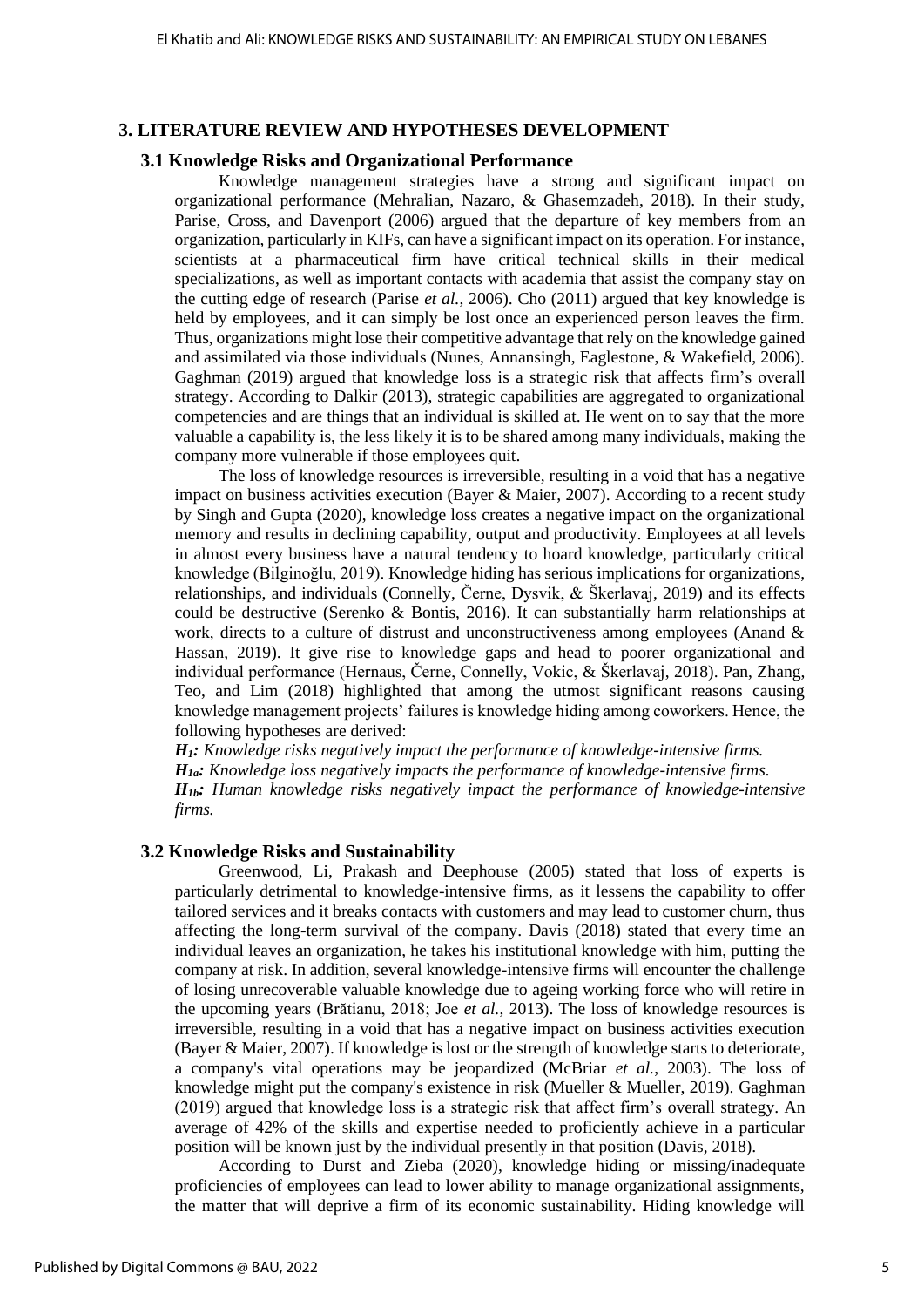contribute to a less readiness to cooperate and less confidence in the firm; the matter that will weaken the firm's social environment and might as well impact relations with external stakeholders (Durst & Zieba, 2020). According to Abbas and Sağsan (2019), knowledge sharing activities have a significant impact on organizational sustainability. Present research highlights that various employee downsizing endeavours failed to retain knowledge, critical skills, and capabilities (Schmitt, Borzillo, & Probst, 2011). Handa et al. (2019) highlighted that the non-traceability of tacit knowledge is a significant risk to the business as employees may not be willing to share their knowledge. Thus, this might place a business process or a firm at risk since other employees are working with inadequate knowledge. Downsizing and restructuring will also lead to job insecurity where employees have fear from losing their continuity in their current occupations. In such situations, survivors or remaining employees will have mostly negative insights to their firms, and will strive to hide their knowledge to retain their power as a professional and thus guarantee their position (Ali, Ali, Albort-Morant, & Leal-Rodriguez, 2020). Based on prior literature, the following hypotheses are proposed: *H2: Knowledge risks negatively impact the sustainability of knowledge-intensive firms. H2a: Knowledge loss negatively impacts the sustainability of knowledge-intensive firms. H2b: Human knowledge risks negatively impact the sustainability of knowledge-intensive firms.*

#### **3.3 Organizational Performance and Sustainability**

Rafiq et al. (2020) argued that successful companies will efficiently take on the sustainable development activities that are befalling crucial for any organization. The authors added that organizational performance became a significant aspect for sustainable development. Brătianu et al. (2020) found that organizational performance positively affect firms' sustainability. According to Handa et al. (2019), negative organizational environments may push employees to leave for another firm and take their tacit knowledge with them, affecting organizational performance and, as a result, the company's long-term survival. In fact, a considerable share of the aging workforce will retire in the coming years, reducing the efficiency and performance of knowledge-intensive firms and jeopardizing their long-term survival (Brătianu, 2018; Joe *et al.*, 2013). Muthuveloo, Shanmugam, and Teoh (2017) argues that organizational performance determines the organizations' survival, ensure competitiveness and sustainability, and reveals the ability to achieve stakeholders' requirement. Based on the above reasoning, the following hypothesis is developed:

*H3: Organizational performance positively influences sustainability in the knowledgeintensive firms.*

## **3.4 The Mediating Role of Organizational Performance**

Previous research has shown that organizational performance relates knowledge management approaches to an organization's success and sustainability (Mehralian *et al.*, 2018). Annansingh (2005) mentioned that knowledge management enhances an organization's sustainability by improving its efficiency, performance, and innovation. According to Torres, Ferraz, and Santos-Rodrigues (2018), knowledge management influences organizational intellectual capital and converts it into long-term competitive advantage through enhanced organizational performance. Brătianu et al. (2020) revealed that knowledge loss influence sustainability through organizational performance. Accordingly, the present study argues that knowledge risks influences sustainability through organizational performance. Hence, the following hypothesis is posed:

*H4: Organizational performance mediates the relationship between knowledge risks and sustainability in the knowledge-intensive firms.*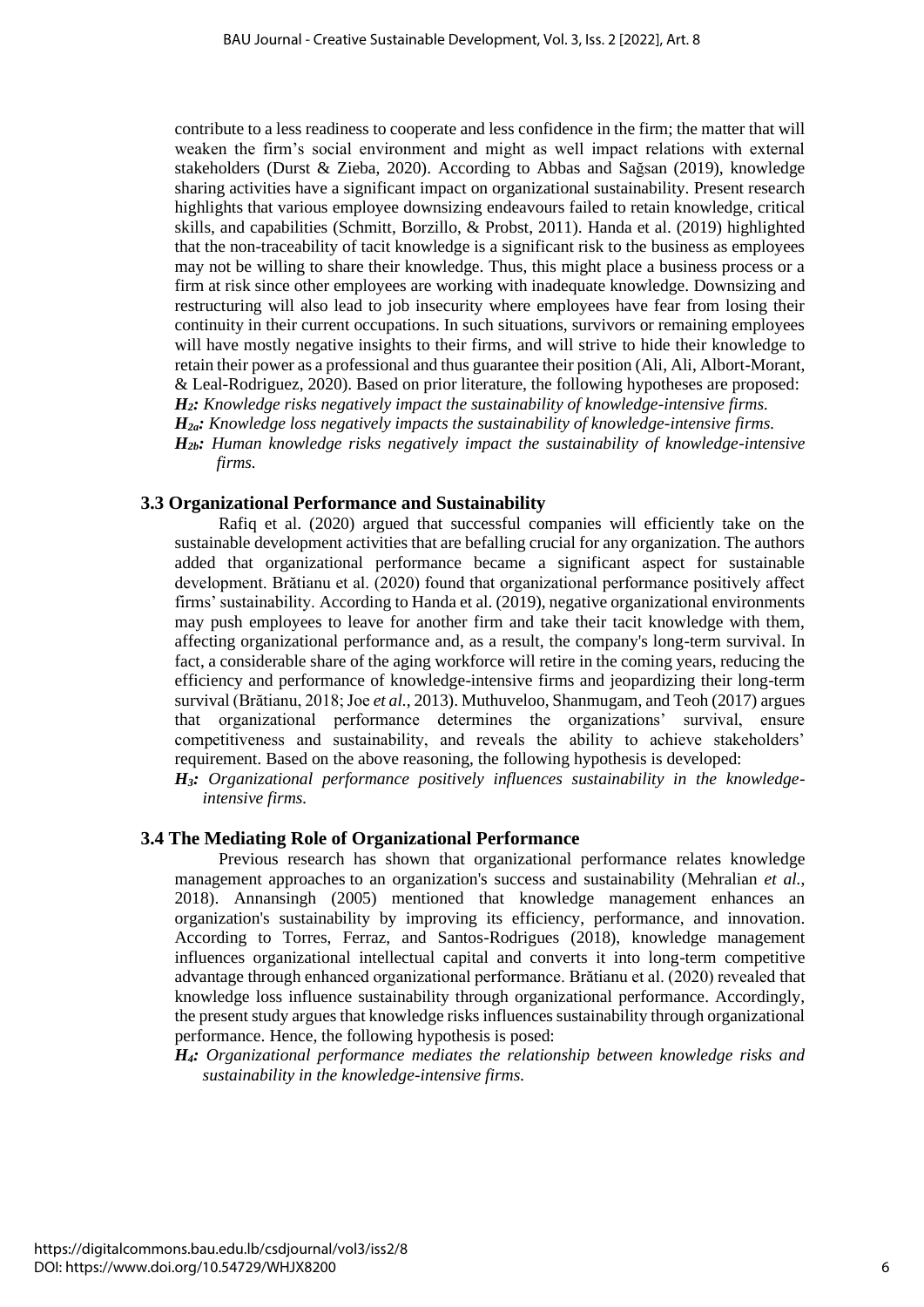

Fig.1: Conceptual model

#### **4. RESEARCH METHODOLOGY**

#### **4.1 Sample and Data Collection**

This cross-sectional study was carried out among employees in Lebanese knowledgeintensive enterprises from August to October 2021. With the rapid growth of online questionnaires, non-probability sampling have become significantly more prevalent (Saunders, Lewis, and Thornhill, 2019). A convenient sample strategy was used, and professionals and knowledge workers such as architects/engineers and planners, pharmacists, doctors and nurses were approached. According to Nunan, Birks, and Malhotra (2020), nonprobability sampling is the most convenient, least time-consuming, and least expensive. Similar to the approach used by previous researchers in this field, purposive or judgmental sampling technique is adopted for this research as it allows the researcher to go directly to the target unit of interest whom are the knowledge-workers and professionals. When the population is vaguely defined (as in knowledge workers), this strategy is recommended (Muhammed & Zaim, 2020). Survey questionnaire was distributed to all of the researchers' acquaintances, and participants were then requested to dispatch the link to their contacts. The questionnaire provides respondents further confidentiality and enough time to consider their answers (Alhamoudi, 2010). The study population is around 20,000 individuals. Based on Saunders et al. (2019), for a population of 10,000 units or above, the minimum sample size is 384 respondents. A total of 427 valid responses were collected. 65.3 percent of the 427 respondents are male, while 34.7 percent are female. 8.4 percent of respondents are under the age of 25, 32.6 percent are between the ages of 25 and 34, 34.7 percent are between the ages of 34 and 44, 14.5 percent are between the ages of 45 and 54, and 9.8 percent are above 55.

In terms of educational achievement, qualifications extend from high school (6.1 percent) to undergraduate (45.7 percent) to postgraduate (48.5 percent). Some 29.3 percent of those surveyed work in the healthcare and pharmaceutical sectors, while 70.7 percent work in architecture and engineering. The majority of respondents (64.2 percent) have been with their current organizations for more than 5 years. 19.9 percent of respondents have 6 to 10 years of experience with their current employer, 29.5 percent have 11 to 20 years, and 14.8 percent have more than 20 years. The remaining (35.8 percent) have 1 to 5 years of experience with their present companies. The majority (71.2 percent) of firms are large, with more than 250 employees. Small businesses with fewer than 50 employees account for only 16.1 percent, with 11.2 percent having fewer than 20 employees and 4.9 percent having between 20 and 49 employees. The remaining (12.6 percent) is made up of medium-sized businesses with a headcount of 50 to 249 employees.

#### **4.2 Measures**

This study's items were all obtained from validated scales reported in the literature. Multi-item indicators were employed for all constructs. Knowledge loss was measured by four items scale adapted from the work of Brătianu et al. (2020). Human knowledge risks were measured with fifteen items scale inspired by Connelly et al. (2012) and Durst and Zieba (2012). Seventeen items organizational performance scale was developed from the scales proposed by Cho (2011). Sustainability was assessed with six items proposed by Gelhard  $\&$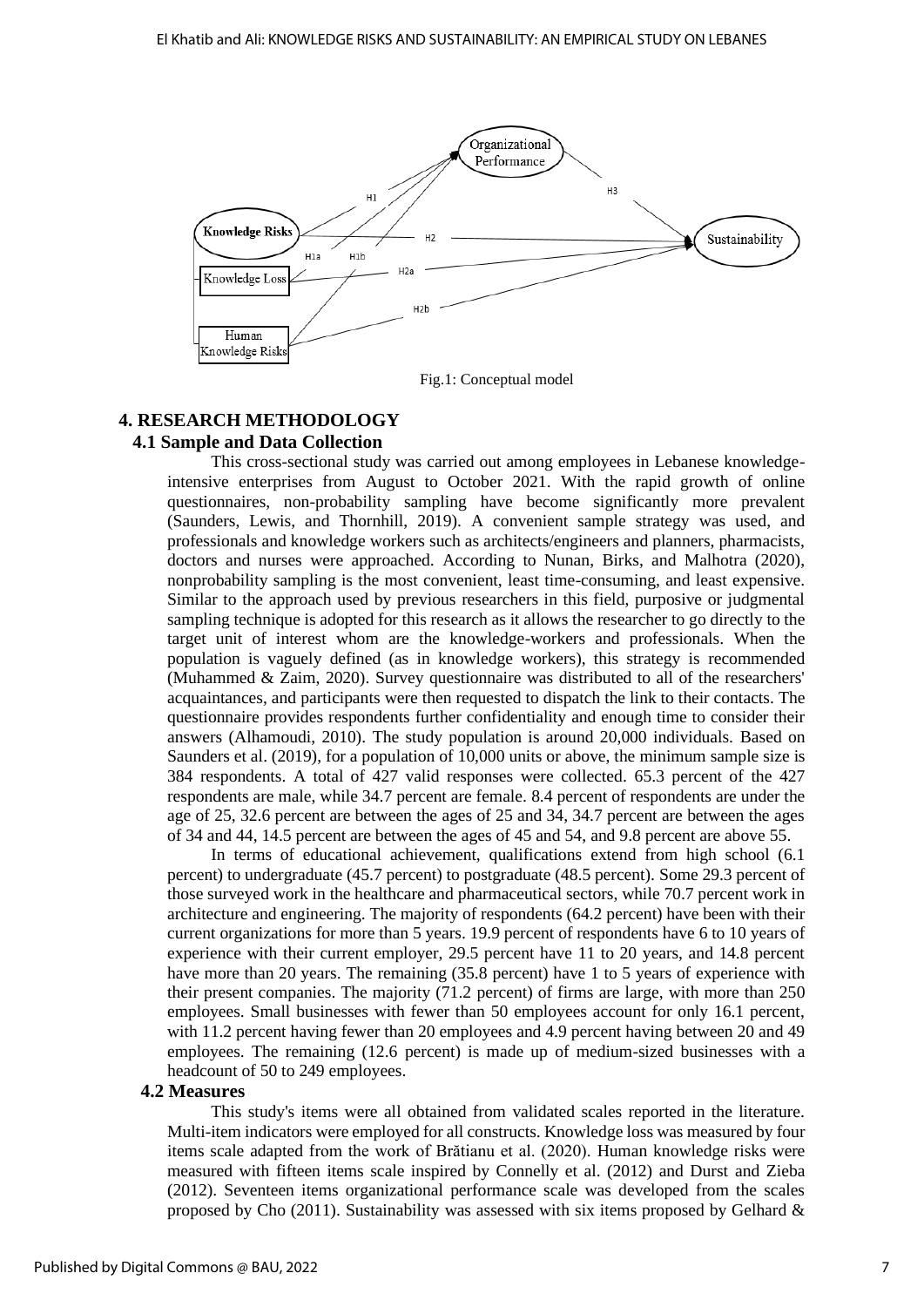Von Delft (2016). A five-point scale spanning from 1 (strongly disagree) to 5 (strongly agree) was employed to arrange responses, providing a convenient and simple approach for participants to register their responses. The scales adopted in this study were developed by past researchers and the survey was reviewed by subject experts to check content validity, clarity and readability of the survey items. An updated version of the questionnaire was produced based on feedback from the pre-test.

## **5. DATA ANALYSIS**

Both exploratory (EFA) and confirmatory factor analysis (CFA) were used to analyse the data. IBM SPSS version 23 was used to perform the exploratory factor analysis. By the aid of AMOS version 23, structural analysis modelling (SEM) was used to evaluate measurement and theoretical models. SEM evaluate the linear correlations between latent and observable variables. By creating path analysis, SEM generates parameter estimates for the direct and indirect links between observable variables and thus tests the mediator effect.

## **5.1 Data Preparation**

Prior to data analysis, data was checked for multicollinearity, normality, linearity and homoscedasticity. The multicollinearity was tested using both the variance inflation factor (VIF) and Pearson coefficient analyses. According to Tabachnick and Fidell (2019), high correlations (0.90 and above) imply strong multicollinearity. Pearson's test confirmed that all constructs of knowledge loss and sustainability were moderately associated, and that these relationships were statistically significant ( $p < 0.01$ ). The Pearson correlation coefficient for organizational performance reveals that most constructs were moderately correlated. All tests were statistically significant at  $p < 0.01$  and  $p < 0.05$ ). For human knowledge risks, eleven items were moderately correlated with significant p value, while 4 items had weak correlation  $(r < 0.1)$  and the test not statistically significant  $p > 0.05$  and were excluded from the study. The variance inflation factor shows acceptable values (VIF  $\langle 3 \rangle$ ) for all variables. The normality of data distribution was checked using skewness and kurtosis. Both skewness and kurtosis values are within the recommended values of -1 and +1 for skewness and -1.5 and 1.5 for kurtosis according to Schumacker and Lomax (2016). The normal predicted probability (P-P) plot depicts the data normal linearity. Similarly, the standardized residuals plotted against the predicted values are used to test for homoscedasticity in the data. The distribution of points are elliptical and the data tended to cluster toward the center of the plot. Thus, indicating the homoscedasticity assumption is met. Finally, no significant outliers were identified via outlier analysis.

## **5.2 Quality of Measurement**

5.2.1 Reliability

In order to assess the quality of the instruments, Cronbach's alpha is a common internal reliability test (Hair, Page, & Brunsveld, 2020). It is regarded as the most acceptable measure of reliability when utilizing Likert scales (Taherdoost, 2016). Cronbach's alpha values greater than 0.7 are considered acceptable (Hair *et al.*, 2020). Table 1 demonstrates that, for all variables, Cronbach's alpha ranged from 0.85 to 0.96. Thus, internal consistency reliability is achieved.

| <b>Construct</b>                        | Number of items | Cronbach's alpha |
|-----------------------------------------|-----------------|------------------|
| <b>Knowledge Loss (KLO)</b>             |                 | 0.853            |
| Human Knowledge Risks (HKR)             |                 | 0.910            |
| <b>Organizational Performance (OPE)</b> |                 | 0.960            |
| <b>Sustainability (SUS)</b>             | n               | 0.935            |

#### **Table 1: Reliability Scores**

Reference: SPSS output arranged by the authors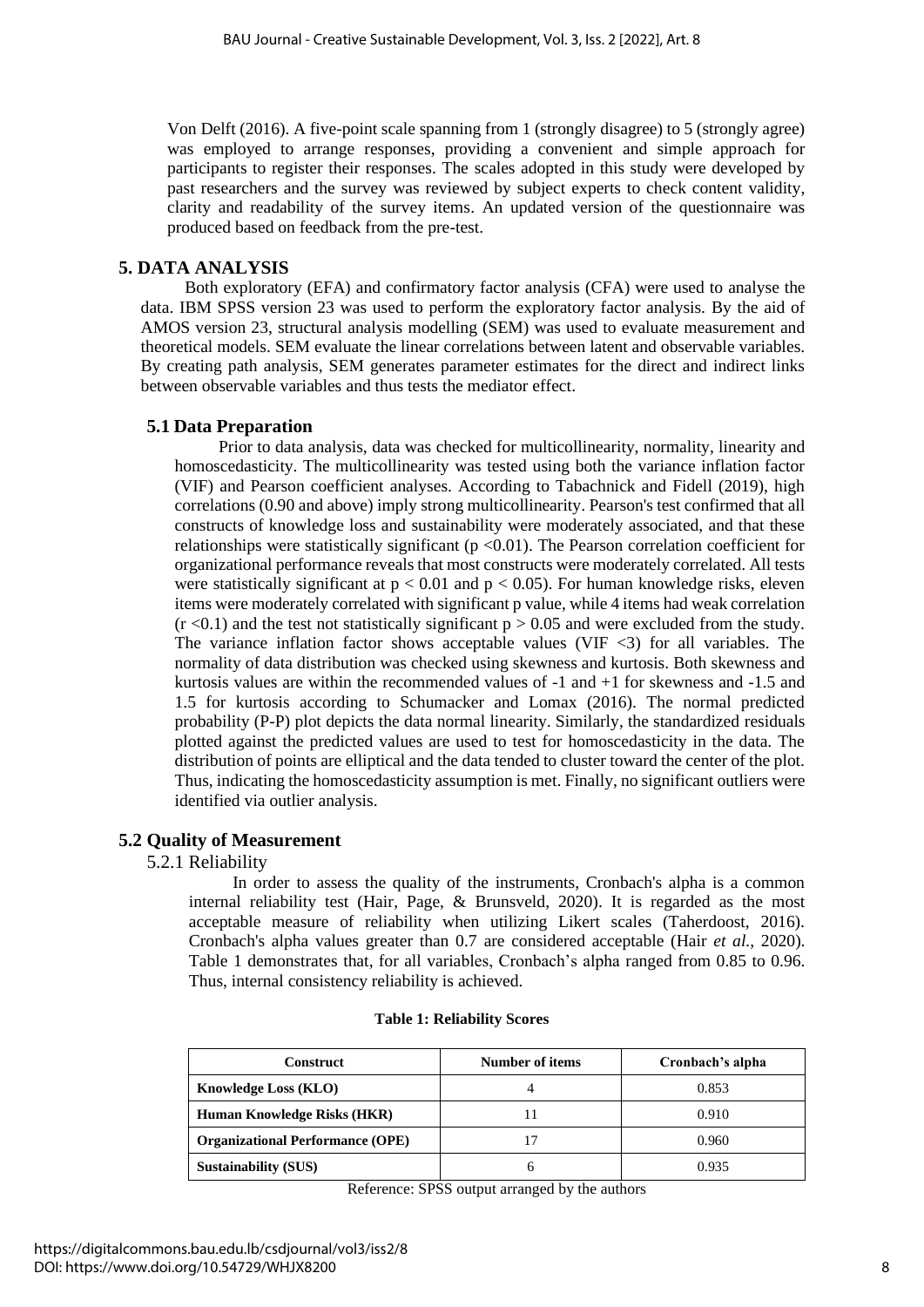#### 5.2.2 Validity

Because the measures were employed for the first time in this combination, EFA was performed to aggregate data, decrease the huge number of survey questions, and confirm the variablesfactor structure (Hair *et al.*, 2020). A principal axis factor loading with promax rotation was performed separately for each construct. The Kaiser-Meyer-Olkin (KMO) measure of sampling adequacy (range of 0.79 to 0.95) and significant value of the Bartlett test of sphericity (as indicated in table 2) confirmed the suitability of proceeding with the analysis with the collected data.

| <b>Construct</b>                                | KLO                | <b>HKR</b> | <b>OPE</b> | <b>SUS</b> |          |
|-------------------------------------------------|--------------------|------------|------------|------------|----------|
| Kaiser-Meyer-Olkin measure of sampling adequacy |                    | 0.793      | 0.884      | 0.946      | 0.922    |
|                                                 | Approx. Chi-Square | 780.878    | 3072.324   | 7327.232   | 2576.002 |
| Bartlett's test of sphericity                   | df                 | 6          | 45         | 171        | 28       |
|                                                 | Sig.               | .000       | .000       | .000       | .000     |

|  | Table 2: KMO and Bartlett's test of sphericity |  |  |  |  |  |
|--|------------------------------------------------|--|--|--|--|--|
|--|------------------------------------------------|--|--|--|--|--|

(Reference: SPSS output arranged by the authors)

The convergent validity was tested by assessing the factor loading of components. Factors with eigenvalues greater than one were considered for further analysis. Hair et al. (2020) recommended that factor loadings greater than 0.50 be considered when determining the number of retained items. The results indicated that knowledge loss had a one-component structure with an eigenvalue larger than one and the standardized factor loadings for all four items measures ranged from 0.67 to 0.85. One item of human knowledge risks was excluded as having factor loading less than 0.40. Similarly, one item of organizational performance was excluded. After removing these two items, human knowledge risks have a two-component structure with standardized factor loadings ranging from 0.43 to 0.82 and organizational performance constructs have a twocomponent structure with standardized factor loadings ranging from 0.68 to 0.86. Organizational sustainability factor loadings for all six items are higher than the threshold of 0.4 (Taherdoost, 2016). The communalities for all items were higher than 0.40 (Taherdoost, Sahibuddin, & Jalaliyoon, 2014). The findings imply that the scale is unidimensional and has convergent validity. Regarding the discriminant validity, one item of organizational performance was excluded from the study as it loaded on two factors with difference less than 0.20 (Gaskin, 2021). As expected, a total of four factors were formed for the variables knowledge loss, human knowledge risks, organizational performance and sustainability. In addition, factor correlation matrices were examined and no correlations between factors exceed 0.70 or shared variance of 50%. Hence, the measurement model has strong discriminant validity.

In studies that employ a single source of data, common method bias (CMB) could be a concern (Muhammed & Zaim, 2020). According to Podsakoff, MacKenzie, Lee, and Podsakoff (2003), ex ante and ex post measures were used in this study to reduce CMB. To encourage honest responses and lessen evaluation fear, respondents were informed about their anonymity and confidentiality of their responses and there is no correct response (Eichhorn, 2014). To statistically determine that CMB was not a concern in the data set, common latent factor approach was first used (Afthanorhan *et al.*, 2021). When the standardized regression weights from the constrained and unconstrained models were compared, the difference was less than 0.2. Then, the correlation matrix is examined in accordance with Pavlou, Liang, and Xue (2007). According to the findings, the maximum correlation among dimensions is less than  $0.9$  ( $r=0.756$  between organizational performance and sustainability). As a result, CMB is unlikely to be a serious issue in this study.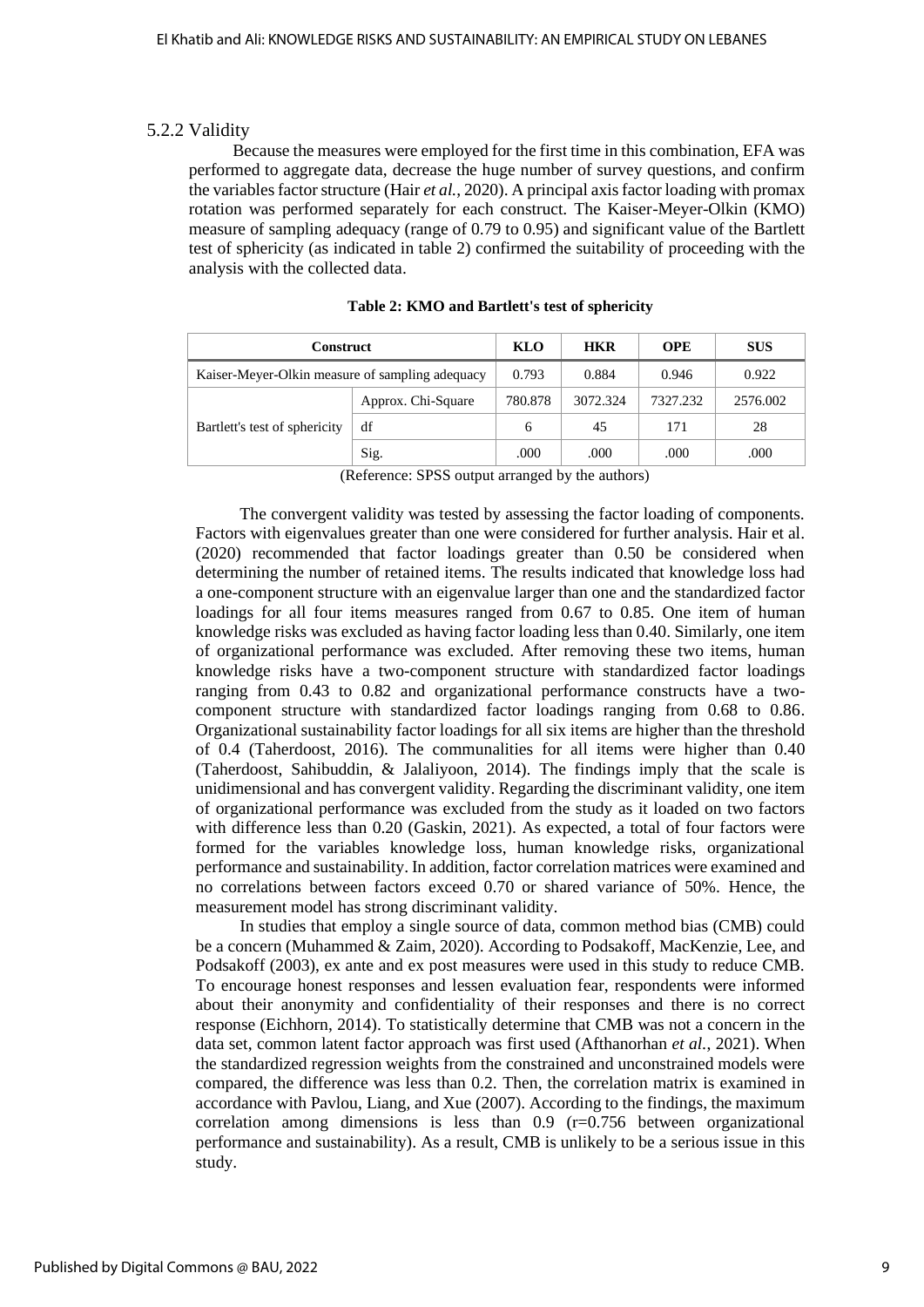## **5.3 Confirmatory Factor Analysis**

Confirmatory factor analysis was first used to evaluate the reliability and validity of each item. Two items measuring human knowledge risks were excluded having standardized factor loading less than 0.5 (Hair, Black, Babin, & Anderson, 2019). Loadings for remaining HKR items range from 0.594 to 0.905, with t-values ranging from 10.446 to 13.733. The loadings of KLO items range from 0.643 to 0.864, while the t-values range from 13.187 to 17.952. The loadings for OPE items range from 0.678 to 0.847, with t-values ranging from 13.394 to 15.909. The loadings of SUS items range from 0.733 to 0.833, with t-values ranging from 15.506 to 21.791. Following Hair et al. (2019), the squared multiple correlation  $(R^2)$  of each item exceeded the 0.30 cutoff threshold. The average variance extracted (AVE) and construct composite reliability (CR) were used to assess the convergent validity of the variables as proposed by Fornell and Larcker (1981). All constructs had CR greater than 0.70 and AVE greater than 0.50, indicating that the model had strong convergent validity (as indicated in Table 3). Furthermore, Fornell and Larcker's approach was used to evaluate discriminant validity. As such, the AVE for each construct was compared with the squared correlation between the construct and any of the other constructs (bolded in table 3). Maximum shared variance (MSV) scores, the square of the inter-correlation between two constructs, were compared to AVE. Additionally, average shared variance (ASV) values were compared to MSV. Table 3 shows that all MSV values are smaller than AVE, and ASV values are less than MSV, and the square root of AVE values are bigger than the correlation between each pair of constructs. Thus, the findings demonstrated discriminant validity across all variables.

| <b>Construct</b>                                                                                      | CR    | <b>AVE</b> | <b>MSV</b> | <b>ASV</b> | KLO          | <b>HKR</b> | <b>OPE</b> | <b>SUS</b> |
|-------------------------------------------------------------------------------------------------------|-------|------------|------------|------------|--------------|------------|------------|------------|
| KLO                                                                                                   | 0.857 | 0.603      | 0.089      | 0.062      | 0.777        |            |            |            |
| <b>HKR</b>                                                                                            | 0.922 | 0.602      | 0.065      | 0.031      | $-0.254$ *** | 0.776      |            |            |
| <b>OPE</b>                                                                                            | 0.953 | 0.578      | 0.572      | 0.23       | $-0.298***$  | $0.132*$   | 0.760      |            |
| <b>SUS</b>                                                                                            | 0.911 | 0.631      | 0.572      | 0.20       | $-0.179***$  | $0.105*$   | $0.756***$ | 0.795      |
| Notes: The Off-diagonal score are the correlations between constructs. The square roots of AVE are in |       |            |            |            |              |            |            |            |

**Table 3: Validity scores**

boldface on the diagonal. \*  $p \leq 0.050$ ; \*\*\*  $p \leq 0.001$ 

(Reference: AMOS output arranged by the authors)

#### **5.4 Measurement Model Fit**

The CFA results (as indicated in Table 4) showed that the measurement model suited the data well. The fit measurements matched the permissible cut-off values. According to Hair et al. (2019), supplying at least one absolute (RMSEA) and one incremental indicator (CFI) in addition to Chi-square (CMIN or  $\chi^2$ ) and the degree of freedom (*df*) can give enough information to assess a model. CMIN/DF evaluates the overall fit of the proposed model.  $\chi^2$ is 975.278 and *df* is 461, while the relative chi-square  $(\chi^2/df)$  is 2.116 which is under 3 (Hu & Bentler, 1999). The comparative fit index (CFI) is  $0.951$ , indicating that the suggested model adequately represented the sample data. The Tucker-Lewis index (TLI) is 0.944 higher than 0.90 (Hair et al., 2019). The standardized root mean squared residual (SRMR) is 0.043 less than 0.08, while the root mean squared error of approximation (RMSEA) is 0.51, demonstrating a strong fit between the observed data and the proposed model (Hu & Bentler, 1999).

| <b>Measure</b> | <b>Estimate</b> | <b>Threshold</b> | Interpretation |
|----------------|-----------------|------------------|----------------|
| <b>CMIN</b>    | 975.278         | $- -$            |                |
| DF             | 461             | $-$              |                |
| <b>CMIN/DF</b> | 2.116           | Between 1 and 3  | Acceptable     |
| <b>CFI</b>     | 0.951           | >0.90            | Acceptable     |
| TLI            | 0.944           | >0.90            | Acceptable     |
| <b>SRMR</b>    | 0.043           | < 0.08           | Acceptable     |
| <b>RMSEA</b>   | 0.051           | < 0.06           | Acceptable     |
| PClose         | 0.327           | >0.05            | Acceptable     |

(Reference: AMOS output arranged by the authors)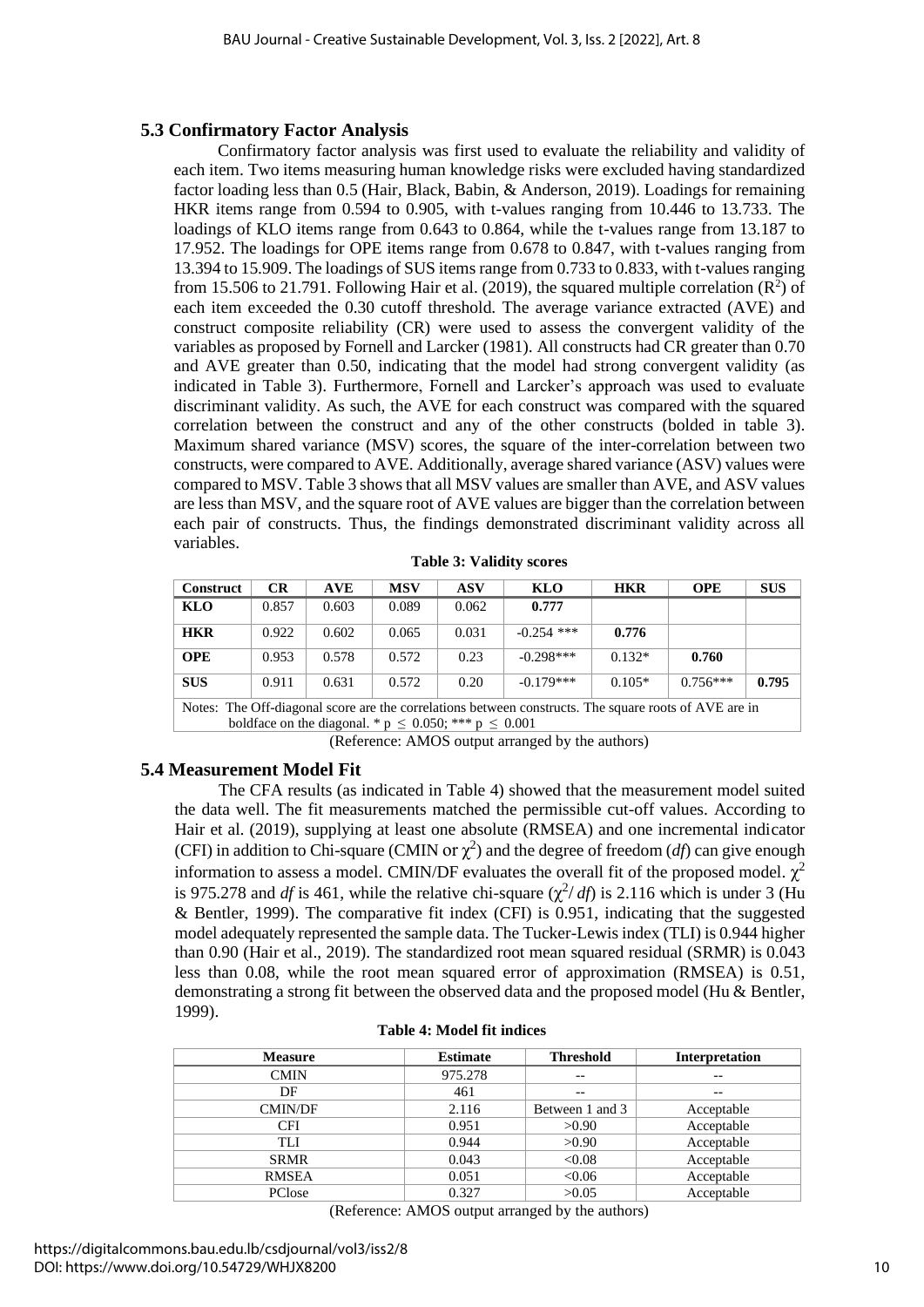#### **5.5 Structural Model**

5.5.1 Structural model goodness of fit

After validating the measurement model's quality, structural model analysis was performed to assess the relationships among all constructs. The structural model's estimate and fit indices demonstrated an outstanding match between both the model and the data. All of the fit indices fall inside the acceptable range where  $\gamma^2 = 975.736$ , *df*=462,  $\chi^2$ / *df*= 2.112, CFI=0.951, TLI=0.944, SRMR=0.043, RMSEA=0.051, and PClose=0.338. Thus, the overall structural model revealed a good fit with the data collected. Likewise, all structural paths for direct and indirect effects exhibited good model fit.

#### 5.5.2 Testing the direct relationships

Following the determination of the structural model goodness-of-fit, the significance of each hypothesis path was examined using Amos version 23. Table 5 shows the findings of the relationship model's standardized estimate. The findings support  $H_1$ , which is concerned with the overall effect of knowledge risks on organizational performance ( $\beta$ = -0.588, CR= -2.546, p≤0.05). H<sub>1a</sub> hypothesizes that knowledge loss has a negative impact on organizational performance. Our analysis confirmed negative direct impact ( $\beta$ =-0.314, CR= -5.04, p≤0.001). Analysis of hypothesis  $H_{1b}$ , which predicted that human knowledge risks are negatively related to organizational performance, revealed no significant relationship between them. Thus H1b was not supported. The predicted negative impact of knowledge risks on sustainability was confirmed ( $\beta$ =-0.476, CR= -1.96, p $\leq$ 0.05), and H<sub>2</sub> was supported. Similarly, the estimated parameter of knowledge loss ( $\beta$ =-0.189, CR= -3.018) is significant at p≤0.05, supporting  $H_{2a}$ . Surprisingly, there was no significant link between human knowledge risks and sustainability, hence H2b is rejected. Lastly,  $H_3$ is concerned with the effect of organizational performance on sustainability. As shown in Table 5, OPE is significantly and positively associated with SUS ( $\beta$ =0.786, CR= 12.603, p≤0.001), supporting H3.

| <b>Hypothesis</b> | <b>Constructs</b>                   | <b>Standardized</b>         | CR       | <b>Directiona</b> | <b>Results</b> |
|-------------------|-------------------------------------|-----------------------------|----------|-------------------|----------------|
|                   |                                     | regression weight $(\beta)$ |          | l support?        |                |
| $H_1$             | <b>KR</b><br>$\longrightarrow$ OPE  | $-0.588*$                   | $-2.546$ | Yes               | Supported      |
| $H_{1a}$          | $\geq$ OPE<br>KLO                   | $-0.314***$                 | $-5.04$  | Yes               | Supported      |
| $H_{1b}$          | $\longrightarrow$ OPE<br><b>HKR</b> | $0.078$ (ns)                | 1.43     | N <sub>0</sub>    | Not Supported  |
| H <sub>2</sub>    | <b>KR</b><br>$\Longrightarrow$ sus  | $-0.476*$                   | $-1.96$  | Yes               | Supported      |
| $H_{2a}$          | KLO<br>$\longrightarrow$ SUS        | $-0.189**$                  | $-3.018$ | Yes               | Supported      |
| $H_{2h}$          | $\Longrightarrow$ SUS<br><b>HKR</b> | $0.77$ (ns)                 | 1.324    | N <sub>0</sub>    | Not Supported  |
| H3                | ≥sus<br><b>OPE</b>                  | $0.786***$                  | 12.60    | Yes               | Supported      |

#### **Table 5: Results for the direct effects**

Notes: \*\*\*  $p \le 0.001$ , \*\*  $p \le 0.010$ , \*  $p \le 0.050$ , ns= "not significant"

(Reference: AMOS output arranged by the authors)

#### 5.5.3 Testing the indirect effect of knowledge risks

H<sup>4</sup> postulated a negative effect of knowledge risks on sustainability through organizational performance. Hair et al. (2019) proposed a guideline for the mediator role, which was followed. With statistically significant individual correlations between the independent (knowledge risks), dependent (sustainability), and mediator (organizational performance), the test of mediation was proceeded. The first step was to test the model fit of indirect path ( $KR = \Theta PE = \Theta$ SUS) between the independent and dependent variables, which resulted in good fit and produced similar  $\chi^2$ , CFI, and RMSEA to the model that included also a direct link between the independent and dependent variables. Thus, supporting a mediating role for organizational performance. The next step, according to Hair et al. (2019) was to compare two models, one with only direct link between independent (KR) and independent (SUS) and the other with the mediating variable (OPE) included. After OPE was introduced as a mediating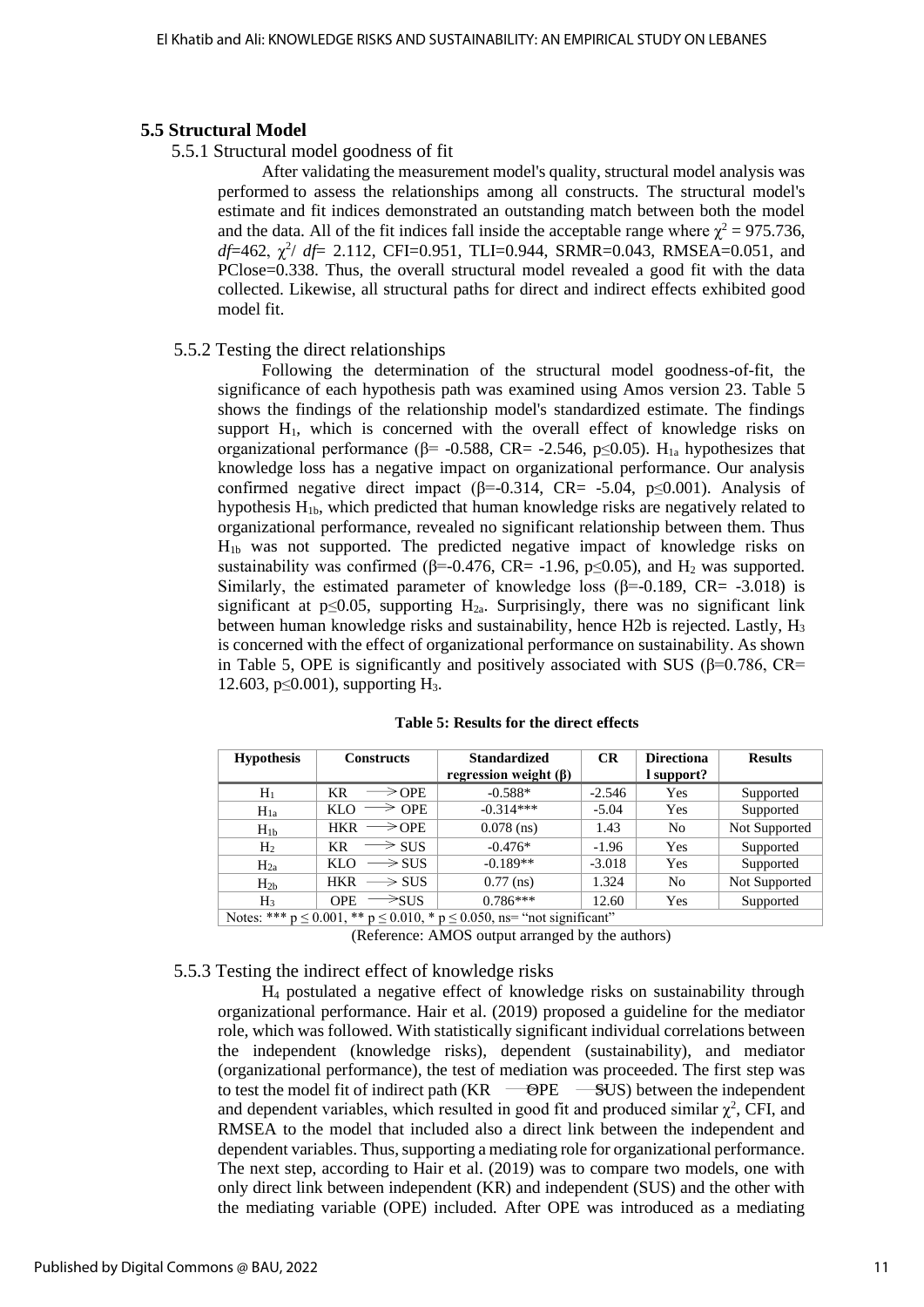construct, the statistically significant link between KR and SUS ( $\beta$ = -0.476, p<0.05) was decreased to a non-statistically significant relationship ( $\beta$ = 0.094). As a result, the full mediation role of OPE is supported. According to the data presented above, along with significant relationships between KR and OPE ( $\beta$  = -0.570,  $p \le 0.05$ ) and OPE and SUS ( $\beta$  =0.813,  $p \le 0.001$ ),  $H_4$  is therefore supported. This finding was validated using AMOS and the boostrapping approach (as indicated in Table 6).

#### **Table 6: Mediation effects analysis**

| <b>Hypothesis</b>                                | Constructs                             | Direct effect | Indirect effect | <b>Result</b>     |  |  |
|--------------------------------------------------|----------------------------------------|---------------|-----------------|-------------------|--|--|
| H4                                               | $KR \rightarrow$ OPE $\rightarrow$ SUS | $0.62$ (ns)   | $-3.03***$      | Full<br>Mediation |  |  |
| Notes: *** $p \le 0.001$ , ns= "not significant" |                                        |               |                 |                   |  |  |

(Reference: AMOS output arranged by the authors)

## **6. DISCUSSION**

This paper supports the KBV theory concerning knowledge, improved performance and sustainability. The findings confirmed that knowledge risks have a detrimental impact on sustainability. These findings are consistent with those of Salazar, Hackney, and Howells (2003), Annansingh (2005), Robinson et al. (2006), Mohamed, Stankosky, and Mohamed (2009), and Durst et al. (2019), all of whom concluded that knowledge and knowledge management improve an organization's competitive advantage and sustainability. Through its basic processes and actions, knowledge management may improve sustainability. This study validated that knowledge risks have a detrimental impact on organizational performance. Lack of necessary knowledge has a wide-ranging impact on organizational performance, including ensuring the conditions for future performance growth, meeting customer needs, efficient use of available resources, and product and service quality. This conclusion agrees with the findings of Brătianu et al. (2020) and Durst et al (2019). It is also consistent with the findings of Schulz and Jobe (2001), Liu, Chen, and Tsai (2004), who indicated that knowledge management is connected with enhanced performance. The findings, however, contradict those of Chakravarthy, McEvily, Doz, and Rau (2003), who claimed that knowledge management can be detrimental to organizational performance. Furthermore, the findings contradict Vera and Crossan (2003)'s conclusion that past empirical research does not support the notion that more knowledge improves organizational performance. It also contradicts the findings of Sahibzada, Jianfeng, Latif, Shafait, and Sahibzada (2020), who revealed that knowledge management strategies had no direct effect on organizational performance.

Knowledge loss was found to have negative effect on both organizational performance and sustainability. The findings are consistent with Brătianu et al. (2020). Also, the results are in line with Jennex's (2014) findings that knowledge loss has a long-term impact on NASA's operations and performance. Organizational performance decreases as a result of the experienced team member's or specialist's lost skills and technical knowledge. Also, work atmosphere and organizational culture will be negatively affected. As a result, organizations shall focus on limiting the likelihood of a substantial knowledge loss and to mitigate its harmful implications for organizational performance and sustainability. The negative effect of human knowledge risks on organizational performance and sustainability is not significant. This contradicts with previous studies of Chatterjee, Chaudhuri, Thrassou, and Vrontis (2021) and Haar, O'Kane, and Cunnimgham (2021) who found that knowledge hiding negatively affects organizational performance. Furthermore, it does not support Durst and Zieba's (2020) argument that missing/inadequate competencies, knowledge hoarding, and knowledge hiding have an impact on an organization's social, economic, and environmental sustainability. As a result, further research would be needed to study these relationships.

According to the SEM findings, there is a full mediation effect of organizational performance between knowledge risks and sustainability. Organizational performance has a significant impact on sustainability, and the level of organizational performance influences the effect of knowledge risks on the organization's sustainability. These findings are in line with Brătianu et al. (2020) and is consistent with Mehralian et al. (2018), who demonstrated that organizational performance is related to knowledge management techniques and an organization's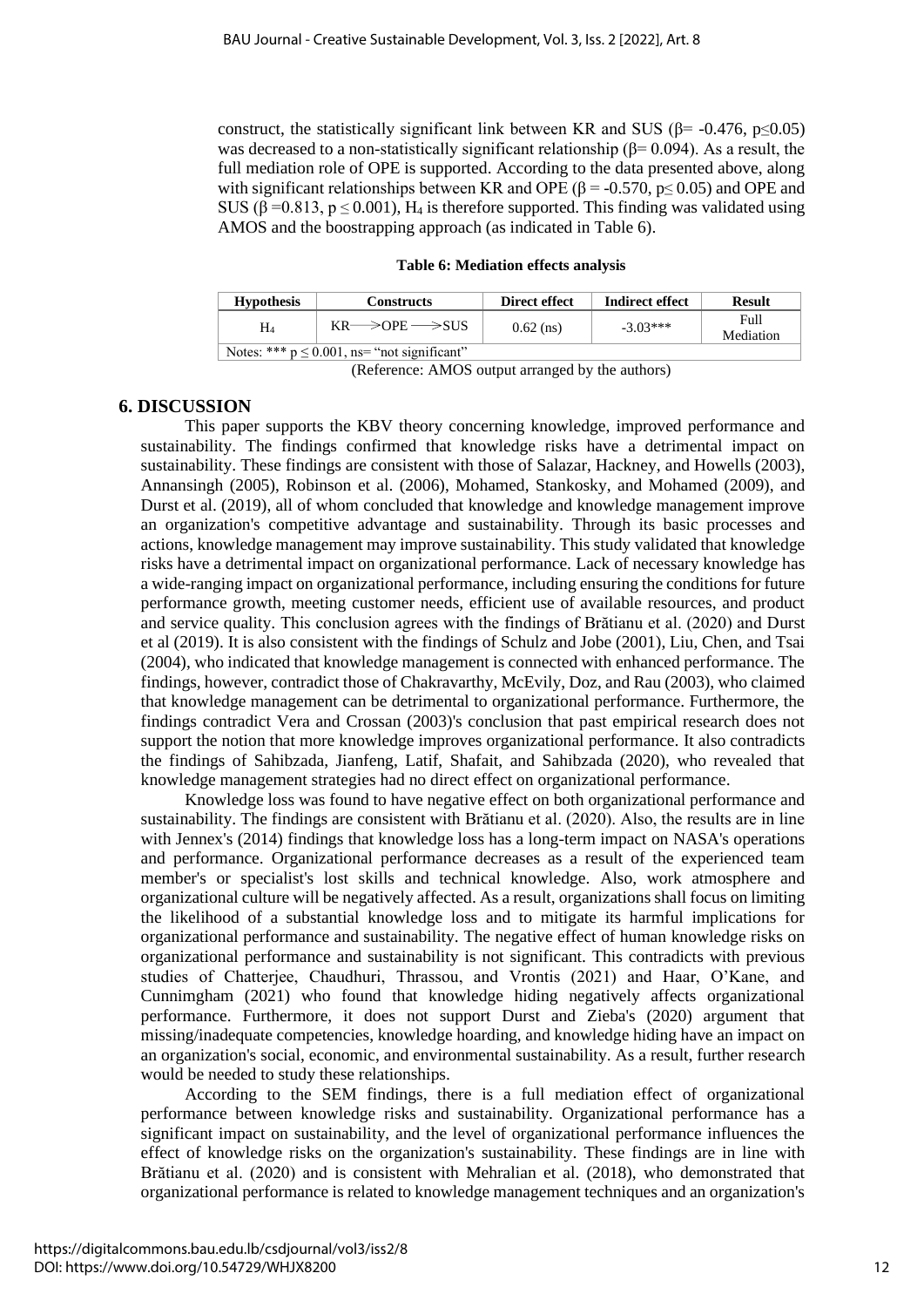sustainability. According to Torres et al. (2018), knowledge management has an impact on organizational sustainability via improving organizational performance.

## **7. THEORETICAL AND PRACTICAL IMPLICATIONS**

The current paper enables us to draw implications that are important to both practitioners and academics. Data analysis demonstrates the applicability of several important aspects of the firm's KBV, particularly the positive impact of knowledge management on sustainability. This study highlights and discusses that knowledge risks reduce organizational performance and have a negative influence on business sustainability. Based on the study's findings, the knowledgebased view theory assumptions concerning the importance of knowledge on maintaining competitive advantage are confirmed. Up to the authors' knowledge, this paper is one of the first to empirically test Dusrt and Zieba's (2018) knowledge risk taxonomy. Besides, this was Lebanon's first examination into the risks of knowledge. Scholars, particularly those in developing countries and the Middle East region, would benefit from it. Furthermore, the current study has major practical implications for business owners and management, assisting in boosting organizational performance and sustainability while also resolving knowledge risks issues. Businesses should realize how a lack of knowledge, knowledge loss, or knowledge hiding may have a detrimental influence on organizational performance and long-term survival. Managers should pay attention to the knowledge of relationships and networks and ensure that it is not lost to a rival. Finally, as Lebanon faces the worst crisis since 1920 resulting in brain drain, Lebanese knowledge-intensive enterprises are being compelled to realign their competitiveness strategies and protect their specialized knowledge in order to ensure long-term survival.

## **8. LIMITATIONS AND FUTURE RESEARCH**

This paper has some limitations. First, the study's survey sample is narrowed to architectural/engineering and healthcare/pharmaceutical sectors. Further research should focus on broadening the sample to include the banking sector, information communication and technology (ICT), computer services, research and development (R&D) services, etc. Second, because the sample is from a single country and a convenient sampling technique was used, which may not properly represent the overall population and limits the generalizability of the results. Hence, additional research could be addressed by collecting data from other countries and future research might use a random sampling technique for data collection. Similarly, probability sampling techniques might improve the generalizability of findings. Third, knowledge risks considered are limited to knowledge loss and human knowledge risks. Other types of knowledge risks, technological and operational, shall be examined. Fourth, studies should look on the interactions between different knowledge risks types. Finally, cross-sectional research design was adopted in this study. Future studies may incorporate a longitudinal study to provide a more comprehensive view of the proposed relationship.

#### **9. CONCLUSION**

Knowledge risks research is still in its infancy. The scarce existing research offers only a fragmented understanding of the topic. Knowledge risks are a significant component in attaining organizational performance and influencing an organization's sustainability. Within the limits of the researchers' knowledge, this paper is among the first studies to empirically investigate the influence of knowledge risks on sustainability. Furthermore, the role of organizational performance in mediating the link between knowledge risks and sustainability was empirically tested. This paper found, in accordance with KBV theory, that knowledge risks have an impact on organizational performance and sustainability. Recommendations for future research are presented.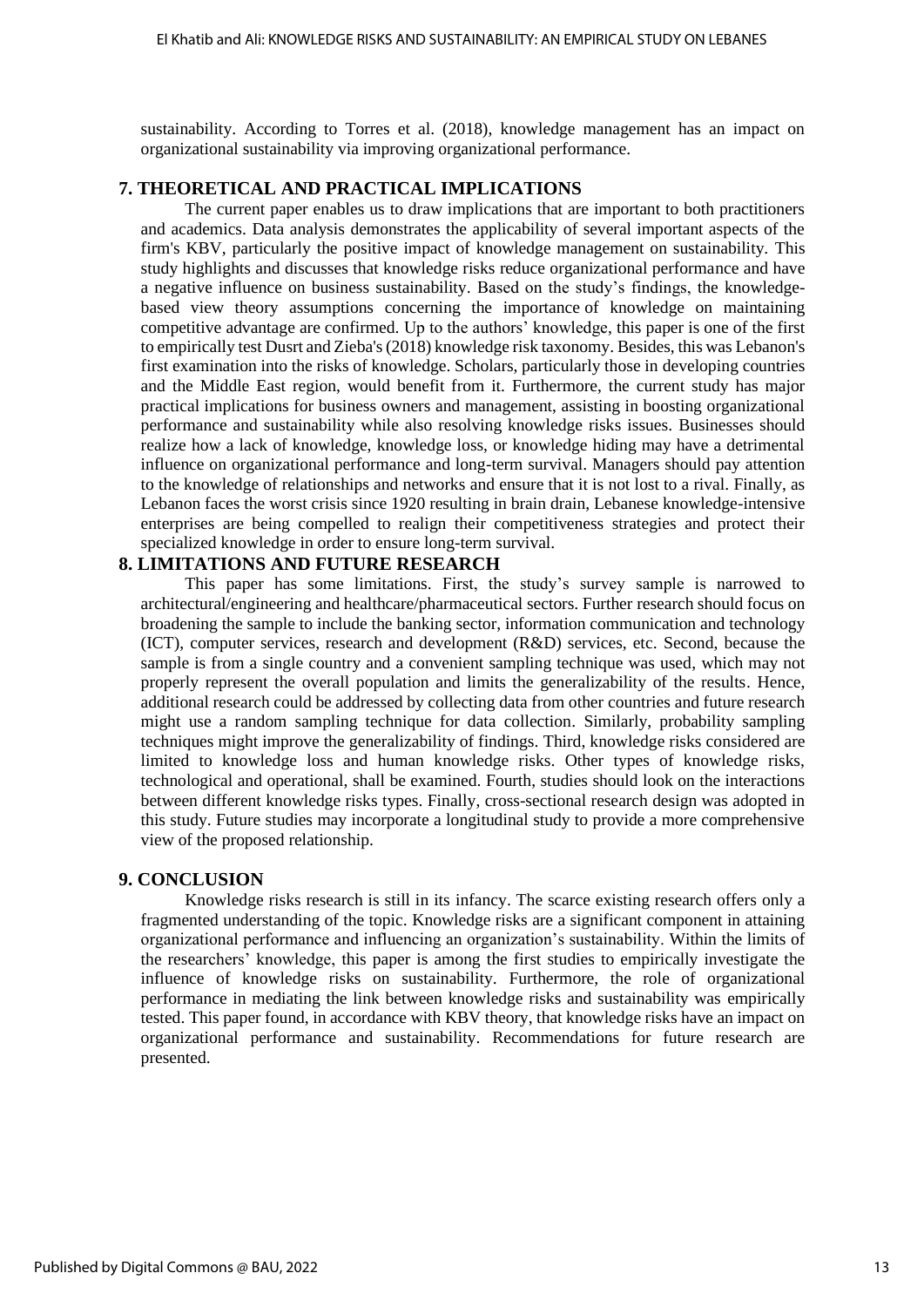## **REFERENCES**

- ̶ Abbas, J., & Sağsan, M. (2019). Impact of knowledge management practices on green innovation and corporate sustainable development: A structural analysis. *Journal of cleaner production, 229*, 611-620.
- ̶ Abdo, N., Abed, D., Aouad, N., & Ayoub, B. (2020). *The IMF and Lebanon: The long road ahead*. Oxford, UK: Oxfam GB.
- ̶ Afthanorhan, A., Awang, Z., Abd Majid, N., Foziah, H., Ismail, I., Al Halbusi, H., & Tehseen, S. (2021). Gain More Insight from Common Latent Factor in Structural Equation Modeling. *Journal of Physics: Conference Series, 1793*, 012030.
- ̶ Alhamoudi, S.A. (2010). *Strategic knowledge management system in public sector in Saudi Arabia: An adaptation of the Balanced Scorecard*, Doctoral dissertation, Department of Strategy and Business Systems, University of Portsmouth.
- ̶ Ali, M., Ali, I., Albort-Morant, G., & Leal-Rodriguez, A. L. (2020). How do job insecurity and perceived well-being affect expatriate employees' willingness to share or hide knowledge? *International Entrepreneurship and Management Journal, 15*, 185-210.
- ̶ Altukuni, H. A., Maynard, S., Alshaikh, M., & Ahmad, A. (2019). Exploring knowledge leakage Risk in Knowledge-Intensive Organisations: Behavioural aspects and key controls. *Australasian Conference on Information Systems*, Perth, Western Australia.
- ̶ Anand, P., & Hassan, Y. (2019). Knowledge hiding in organizations: Everything that managers need to know. *Development and Learning Organizations, 33*(6), 12–15.
- ̶ Annansingh, F. (2005). *Exploring the risks of knowledge leakage: an information systems case study approach*. Croatia: InTech Open Science, Open Minds.
- 
- ̶ Arab, R. (2017). The potential of human capital in Lebanon. *Middle East, 60*(70), 80. P., (2020). *Emigration of doctors threatens hospitals in Lebanon*. [https://english.aawsat.com/home/article/2491751/emigration-doctors-threatens-hospitals](https://english.aawsat.com/home/article/2491751/emigration-doctors-threatens-hospitals-lebanon)[lebanon.](https://english.aawsat.com/home/article/2491751/emigration-doctors-threatens-hospitals-lebanon)
- ̶ Bansal, P., & Sesjardine, M. R. (2014). Business sustainability: It is about time. *Strategic Organization, 12*(1), 70-78.
- ̶ Bayer, F., & Maier, R. (2006). Knowledge risks in inter-organizational knowledge transfer. *Proceedings of I-KNOW '06 Graz*, Austria, 200-208.
- ̶ Bayer, F., & Maier, R. (2007). Governing knowledge risks –design and results of an empirical study. *Proceedings of I-KNOW '07 Graz*, Austria, 76-84.
- ̶ Ben Hassen, T. (2018). Knowledge and innovation in the Lebanese software industry. *Cogent Social Sciences, 4* (1), 1509416.
- ̶ Bilginoğlu, E. (2019). Knowledge hoarding: A literature review*. Management Science Letters, 9*, 61–72.
- ̶ Brătianu, C. (2018). A holistic approach to knowledge risk. *Management Dynamics in the Knowledge Economy*, *6*(4), 593-607.
- ̶ Brătianu, C. (2020). Sustainability risk management of firms. *Amfiteatru Economic*, *22* (55), 635- 637.
- ̶ Brătianu, C., Neștian, A.Ș, Tiță, S.M., Vodă, A.I., & Guță, A.L. (2020). The impact of knowledge risk on sustainability of firms. *Amfiteatru Economic*, *22*(55), 639-652.
- ̶ Cardoni, A., Zanin, F., Corazza, G., & Paradisi, A. (2020). Knowledge management and performance measurement systems for SMEs' economic sustainability. *Sustainability, 12*(7), 2594.
- ̶ Chakravarthy, B., McEvily, S., Doz, Y., & Rau, D (2003). Knowledge management and competitive advantage. *The Blackwell handbook of organizational learning and knowledge management*, 305-323.
- ̶ Chatterjee, S., Chaudhuri, R., Thrassou, A., & Vrontis, D. (2021). Antecedents and consequences of knowledge hiding: The moderating role of knowledge hiders and knowledge seekers in organizations. *Journal of Business Research, 128*, 303-313.
- ̶ Cho, T. (2011). *Knowledge management capabilities and organizational performance: An investigation into the effects of knowledge infrastructure and processes on organizational performance*. PhD Dissertation, University of Illinois at Urbana-Champaign.
- ̶ Connelly, C. E., Zweig, D., Webster, J., & Trougakos, J. P. (2012). Knowledge hiding in organizations. *Journal of Organizational Behavior, 33*(1), 64-88.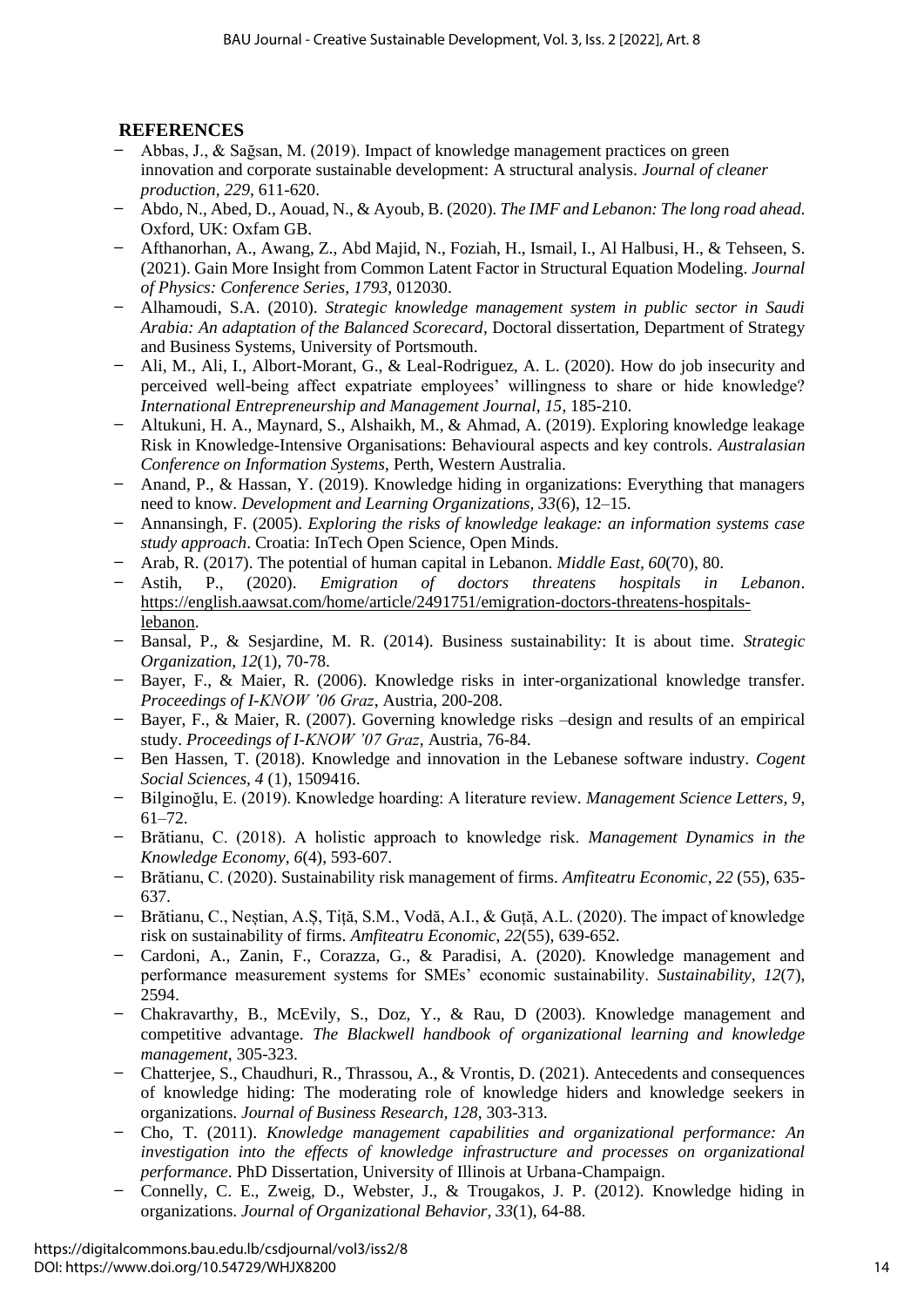- ̶ Connelly, C. E., Černe, M., Dysvik, A., & Škerlavaj, M. (2019). Understanding knowledge hiding in organizations. *Journal of Organizational Behavior, 40*, 779–782.
- ̶ Dalkir, K. (2013). *Knowledge management in theory and practice*. Routledge.
- ̶ Davis, J. (2018). *Knowledge loss: Turnover means losing more than employees*. HR Daily Advisor. Retrieved from https://hrdailyadvisor.blr.com/2018/07/18/knowledge-loss-turnovermeans-losing- employees
- ̶ Demir, A., Budur, T., Omer, H., M., & Heshmati, A. (2021). Links between knowledge management and organisational sustainability: does the ISO 9001 certification have an effect? *Knowledge Management Research & Practice*, 1-14.
- ̶ Durst, S. (2019). How far have we come with the study of knowledge risks? *VINE Journal of Information and Knowledge Management Systems*, *49*(1), 21-34.
- ̶ Durst, S., & Zieba, M. (2017). Knowledge risks towards a taxonomy. *International Journal of Business Environment*, *9*(1), 51-63.
- ̶ Durst, S., & Zieba, M. (2018). Mapping knowledge risks: Towards a better understanding of knowledge management. *Knowledge Management Research and Practice*, *17*, 1-13.
- ̶ Durst, S., & Zięba, M. (2020). Knowledge risks inherent in business sustainability. *Journal of Cleaner Production*, *251*, 119670.
- ̶ Durst, S., Zieba, M., & Aisenberg Ferenhof, H. (2018). Knowledge risk management in organizations. *Proceedings IFKAD 2018*, Delft, Netherlands.
- ̶ Durst, S., Hinteregger, C., & Zięba, M. (2019). The Linkage between knowledge risk management and organizational performance. *Journal of Business Research, 105*, 1-10.
- ̶ Eichhorn, B. R. (2014). *Common method variance techniques*. Cleveland, OH: SAS Institute Inc.
- ̶ El-Chaarani, H., & El-Abiad, Z. (2020). Knowledge management and job performance: The case of Lebanese banking sector. *International Review of Management and Marketing, 10*(1), 91-98.
- ̶ El Khatib, R. A., Ali, A. A., & Mostapha, N. (2021). A review of knowledge risk conception. *BAU Journal - Creative Sustainable Development, 3* (1), 9.
- ̶ Epaminonda, E., Chaanine, J., Vrontis, D., Thrassou, A., & Christofi, M. (2020). Information communication technology, knowledge management, job and customer satisfaction: a study of healthcare workers in Lebanon. *Journal of Knowledge Management, 25*(3), 618-641.
- ̶ Fornell, C., & Larcker, D. F. (1981). Evaluating structural equation models with unobservable variables and measurement error. *Journal of Marketing Research, 18*(1), 39-50.
- ̶ Gaghman, A. A. (2019). The Impact of Knowledge Behavioural Factors on Tacit Knowledge Retention: Empirical Study in Oil and Gas Industry in Economies of the Balkan and Eastern European Countries. *KnE Social Sciences*, 34-53, DOI 10.18502/kss.v4i1.5976.
- ̶ Gaskin, J. (2021). *EFA*. Gaskination's StatWiki. [http://statwiki.gaskination.com](http://statwiki.gaskination.com/)
- ̶ Gelhard, C., & Von Delft, S. (2016). The role of organizational capabilities in achieving superior sustainability performance. *Journal of Business Research, 69* (10), 4632-4642.
- ̶ Greenwood, R., Li, S. X., Prakash, R., & Deephouse, D. L. (2005). Reputation, diversification, and organizational explanations of performance in professional service firms. *Organization Science, 16*(6), 661-673.
- ̶ Gloet, M. (2006). Knowledge management and the links to HRM: Developing leadership and management capabilities to support sustainability. *Management Research News, 29*(7), 402-413.
- ̶ Grant, R.M. (1996). Toward a knowledge-based theory of the firm. *Strategic Management Journal, 17*(2), 109-122.
- ̶ Guang-sheng, Y. U. (2005). The new development of enterprise knowledge management research under the guidance of knowledge theory. *R&D Management, 6*, 70–76.
- ̶ Haar, J., O'Kane, C., & Cunnimgham, J. A. (2021). Firm-level antecedents and consequences of knowledge hiding climate. *Journal of Business Research*.
- ̶ Hair, J. F., Black, W. C., Babin, B.J., & Anderson, R. E. (2019). *Multivariate Data Analysis*. Hampshire: Cengage Learning EMEA.
- ̶ Hair, J. F., JR., Page, M., & Brunsveld, N. (2020). *Essentials of Business Research Methods*. New York: Routledge.
- ̶ Handa, P., Pagani, J., & Bedford, D. (2019). Managing risks of knowledge assets. *Knowledge Assets and Knowledge Audits (Working Methods for Knowledge Management)*, Emerald Publishing Limited, Bingley, 169-182.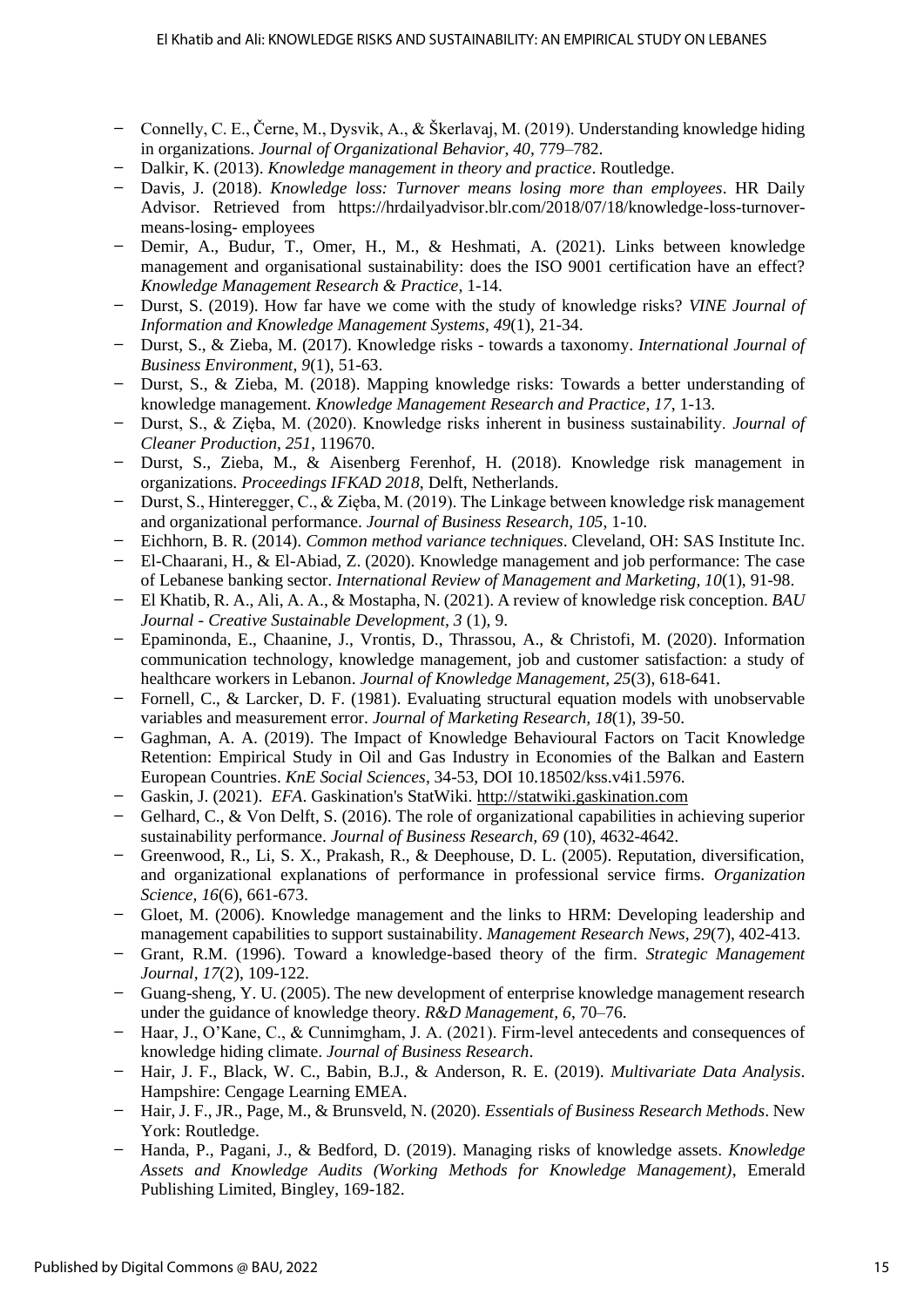- ̶ Hansen, E. G., & Schaltegger, S. (2016). The Sustainability balanced scorecard: A systematic review of architectures. *Journal of Business Ethics, 133*, 193-221.
- ̶ Harper, M. (2020). *What is At-risk Knowledge*? Retrieved from https://www.apqc.org/blog/whatrisk-knowledge. (accessed: 17 November, 2021)
- ̶ Heisig, P., Suraj, O. A., Kianto, A., Kemboi, C., Arrau, G. P., & Easa, N. F. (2016). Knowledge management and business performance: global experts' views on future research needs. *Journal of Knowledge Management, 20*(6), 1169-1198.
- ̶ Hernaus, T., Černe, M., Connelly, C., Pološki Vokić, N., & Škerlavaj, M. (2018). Evasive knowledge hiding in academia: When competitive individuals are asked to collaborate. *Journal of Knowledge Management, 23*(4), 597–618.
- Hörisch, J., Johnson, M. P., & Schaltegger, S. (2015). Implementation of sustainability management and company size: A knowledge-based view. *Business Strategy and the Environment, 24*(8), 765–779.
- Hu, L., & Bentler, P. M. (1999). Cutoff criteria for fit indexes in covariance structure analysis: conventional criteria versus new alternatives. *Structural Equation Modeling: A Multidisciplinary Journal, 6*(1), 1-55.
- ̶ Jennex, M. E. (2014). A proposed method for assessing knowledge loss risk with departing personnel. *The Journal of Information and Knowledge Management Systems, 44* (2), 185-209.
- ̶ Jennex, M. E., & Durcikova, A. (2013). Assessing Knowledge Loss Risk. *46th Hawaii International Conference on Systems Sciences,* 3478- 3487.
- ̶ Joe, C., Yoong, P., & Patel, K. (2013). Knowledge loss when older experts leave knowledgeintensive organizations. *Journal of Knowledge Management, 17*(6), 913-927.
- ̶ Kalender, Z. T., & Vayvay, O. (2016). The fifth pillar of the balanced scorecard: *Sustainability. Procedia - Social and Behavioral Sciences, 235*, 76-83.
- ̶ Karkoulian, S., Halawi, L. A., & McCarthy, R. V. (2008). Knowledge management formal and informal mentoring: An empirical investigation in Lebanese banks. *The Learning* Organization, 15(4), 409-420.
- ̶ Lewis, E. (2020). Lebanon hospitals under threat as doctors and nurses emigrate. *The Na-tional*.
- $-$  Liu, P., Chen, W., & Tsai, C. (2004). An empirical study on the correlation between knowledge management capability and competitiveness in Taiwan's industries. *Technovation 24*, 971-977.
- ̶ Lozano, R., Carpenter, A., & Huisingh, D. (2015). A review of 'theories of the firm' and their contributions to corporate sustainability. *Journal of Cleaner Production, 106*, 430-442.
- ̶ Mahdi, O. R., Nassar, I. A., & Almsafir, M. K. (2019). Knowledge management processes and sustainable competitive advantage: An empirical examination in private universities. *Journal of Business Research, 94*, 320-334.
- ̶ Manab, N. A., & Aziz, N. A. (2019). Integrating knowledge management in sustainability risk management practices for company survival. *Management Science Letters, 9*, 585-594.
- ̶ Massingham, P. (2008). Measuring the impact of knowledge loss: More Than Ripples on a Pond? *Management Learning, 39*(5), 541-560.
- ̶ McBriar, I., Smith, C., Bain, G., Unsworth, P., Magraw, S., & Gordon, J. L. (2003). Risk, gap and strength: key concepts in knowledge management. *Knowledge-Based Systems, 16*, 29–36.
- ̶ Mehralian, G., Nazaro, J. A., & Ghasemzadeh, P. (2018). The effects of knowledge creation process on organizational performance using the BSC approach: the mediating role of intellectual capital. *Journal of Knowledge Management, 22*(4), 802-823.
- Millar, C.C., Lockett, M., & Mahon, J.F. (2016). Guest editorial: Knowledge intensive organizations: on the frontiers of knowledge management*. Journal of Knowledge Management, 20 (5)*, 845-857.
- ̶ Mohamed, M., Stankosky, M., & Mohamed, M. (2009). An empirical assessment of knowledge management criticality for sustainable development. *Journal of knowledge management, 13*(5), 271-286.
- ̶ Mueller, F., & Mueller, A. (2019). Knowledge risk management how to manage future knowledge loss. *Proceedings of the 52nd Hawaii International Conference on System Sciences, 5673-5680*.
- ̶ Muhammed, S., & Zaim, H. (2020). Peer knowledge sharing and organizational performance: the role of leadership support and knowledge management success. *Journal of Knowledge Management, 24*(10), 2455-2489.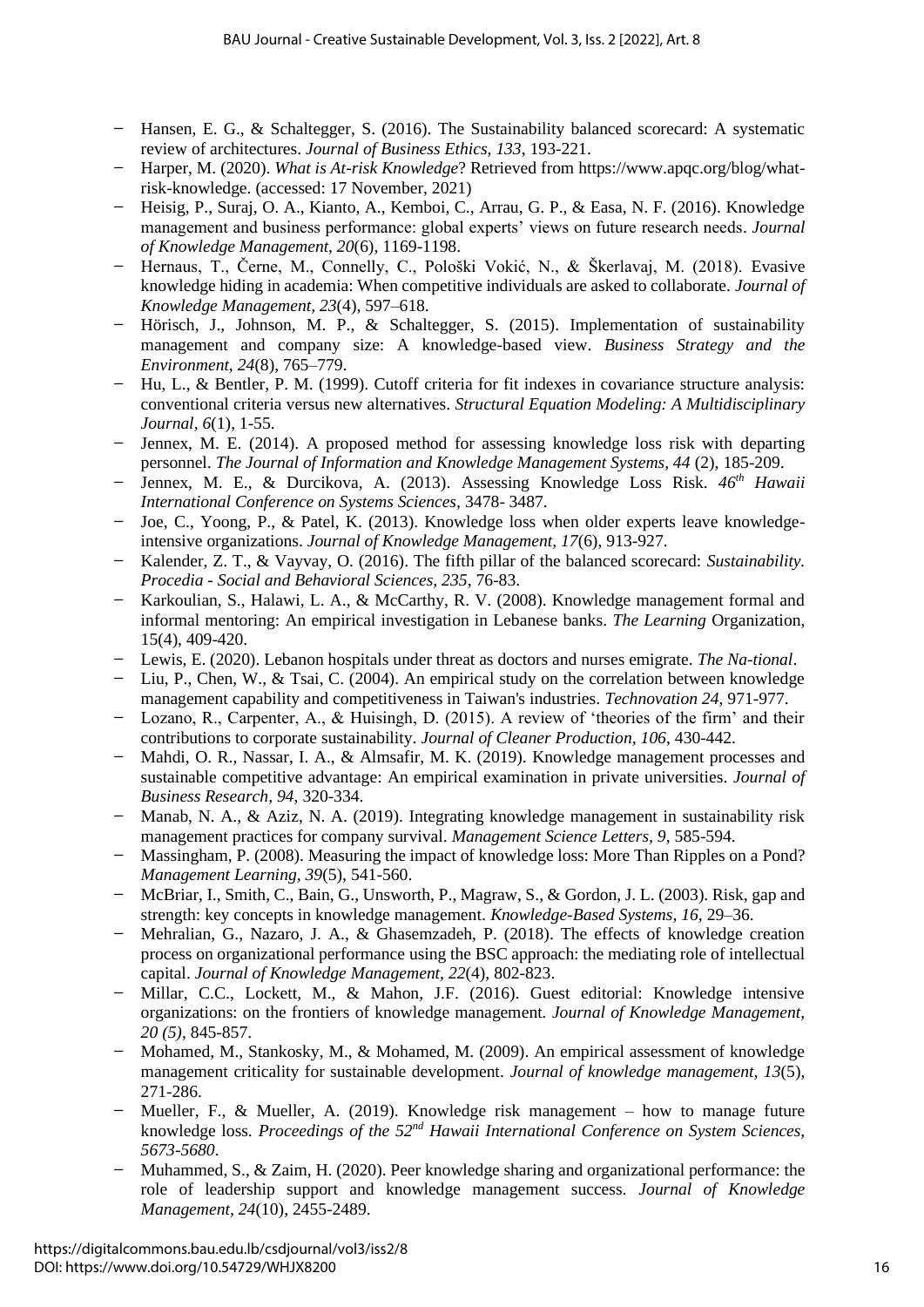- $-$  Muthuveloo, R., Shanmugam, N., & Teoh, A. P. (2017). The impact of tacit knowledge management on organizational performance: Evidence from Malaysia. *Asia Pacific Management Review, 22* (4), 192-201.
- ̶ Nguyen, T. L. (2016). *Assessing knowledge management values by using intellectual capital to measure organizational performance*. PhD thesis, College of Engineering and Computing, Nova Southeastern University, Florida, USA.
- ̶ Nunan, D., Birks, D., & Malhotra, N. K. (2020). *Marketing research: Applied insight*. Harlow, UK: Pearson.
- ̶ Nunes, M. B., Annansingh, F., Eaglestone, B., & Wakefield, R. (2006). Knowledge management issues in knowledge-intensive SMEs. *Journal of Documentation, 62*(1), 101-119.
- ̶ Obeidat, B. Y., Al-Suradi, M.M., Masa'deh, R., & Tarhini, A. (2016). The impact of knowledge management on innovation: An empirical study on Jordanian consultancy firms. *Management Research Review, 39*(10), 1214-1238.
- Pan, W., Zhang, Q., Teo, T. S. H., & Lim, V. K. G. (2018). The dark triad and knowledge hiding. *International Journal of Information Management, 42*, 36–48.
- ̶ Parise, S., Cross, R., & Davenport, T. H. (2006). Strategies for preventing a knowledge-loss crisis. *MIT Sloan Management Review, 47*(4), 31-39.
- ̶ Pavlou, P., Liang, H., & Xue, Y. (2007). Understanding and mitigating uncertainty in online exchange relationships: a principal-agent perspective. *MIS Quarterly, 31*(1), 105-136.
- ̶ Perrot, B. E. (2007). A strategic risk approach to knowledge management. *Business Horizons, 50*, 523-533.
- ̶ Podsakoff, P.M., MacKenzie, S.B., Lee, J.Y., & Podsakoff, N.P. (2003) Common method biases in behavioral research: a critical review of the literature and recommended remedies. *Journal of Applied Psychology, 88*(5), 879-903.
- ̶ Rafiq, M., Zhang, X. P., Yang, J., Naz, S., & Maqbool, S. (2020). Impact of a balanced scorecard as a strategic management system tool to improve sustainable development: Measuring the mediation of organizational performance through PLS-Smart. *Sustainability, 12*, 1365, 1-19.
- ̶ Raudeliūnienė, J., & Kordab, M. (2019). Impact of knowledge oriented leadership on knowledge management processes in the Middle Eastern audit and consulting companies. *Business, Management and Education, 17*(2), 248-268.
- ̶ Rjavalgi, R.G., & Grossman, D.A. (2014). Firm resources and host-country factors impacting internationalization of knowledge-intensive service firms. *Thunderbird International Business Review, 56*(3), 285-300.
- ̶ Robinson, H.S., Anumba, C.J., Carrillo, P.M., & Al-Ghassani, A.M. (2006). STEPS: a knowledge management maturity roadmap for corporate sustainability. *Business Process Management Journal, 12*(6), 793-808.
- ̶ Sadgrove, K. (2016). *The complete guide to business risk management*. Routledge.
- ̶ Saidi, N. (2020). Lebanon needs a digital revolution. *Annahar*.
- ̶ Salazar, A. Hackney, R., & Howells, J. (2003). The strategic impact of internet technology in Biotechnology and Pharmaceutical firms: Insights from a knowledge management perspective. *Information Technology and Management, 4*, 289-301
- ̶ Saunders, M., Lewis, P., & Thornhill, A. (2019). *Research methods for business students*. Harlow, United Kingdom: Pearson Education Limited.
- ̶ Sahibzada, U. F., Jianfeng, C., Latif, K. F., Shafait, Z., & Sahibzada, H. F. (2020). Interpreting the impact of knowledge management processes on organizational performance in Chinese higher education: mediating role of knowledge worker productivity. *Studies in Higher Education*, 1-18.
- ̶ Schmitt, A., Borzillo, S., & Probst, G. (2011). Don't let knowledge walk away: Knowledge retention during employee downsizing. *Management Learning, 43*(1), 53–74.
- ̶ Schulz, M., & Jobe, L. A. (2001). Codification and tacitness as knowledge management strategies: an empirical exploration. *The Journal of High Technology Management Research, 12*(1), 139- 165.
- ̶ Schumacker, R. E., & Lomax, R. G. (2016). *A beginner's guide to structural equation modeling*. New York: Routledge
- ̶ Segarra-Oña, M., Peiró-Signes, A., & Mondéjar-Jiménez, J. (2016). Twisting the twist: How manufacturing & knowledge-intensive firms excel over manufacturing & operational and all service sectors in their eco-innovative orientation. *Journal of Cleaner Production, 138*(1), 19-27.